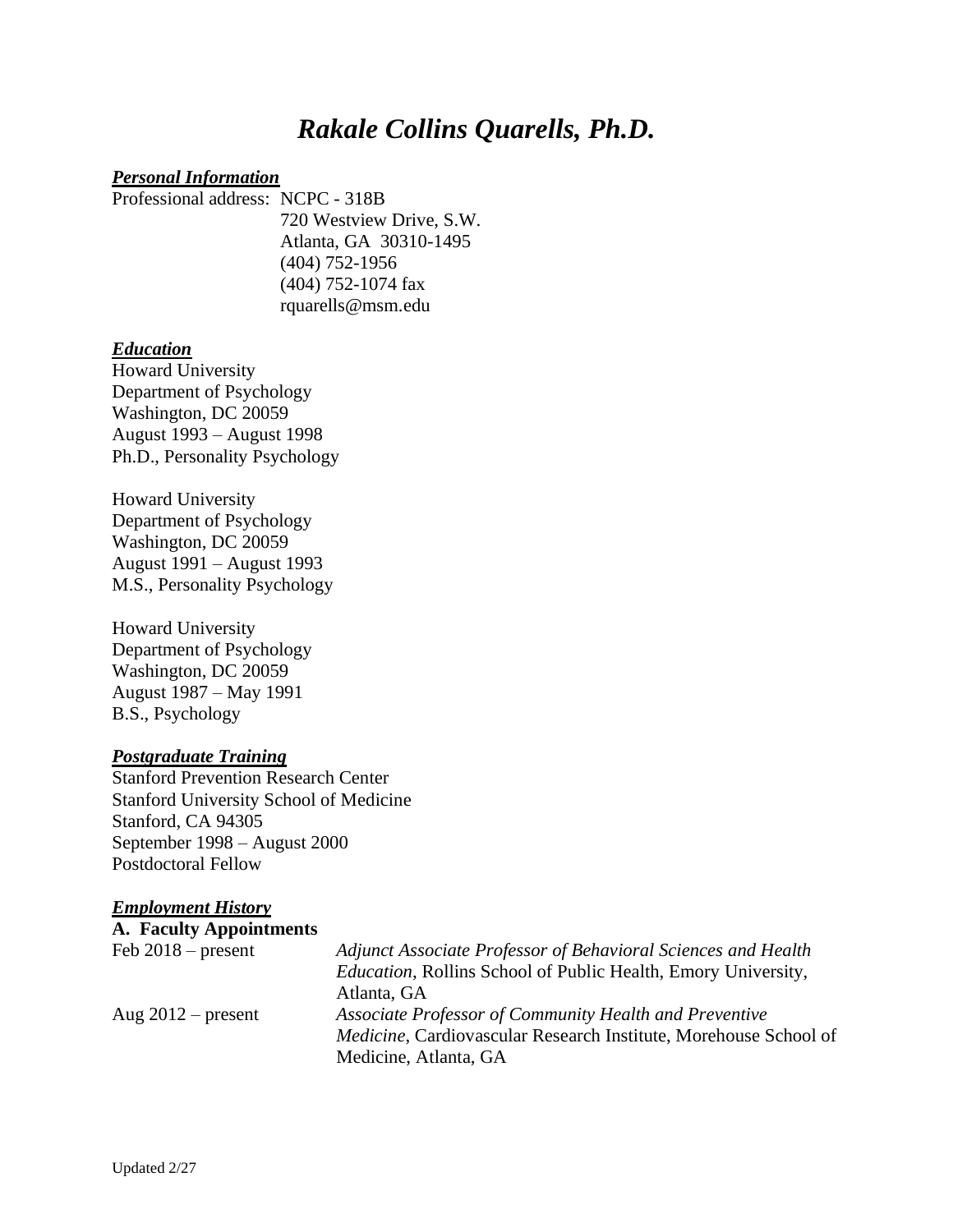| Jul $2005 - Aug 2012$         | Associate Professor of Community Health and Preventive<br>Medicine, Social Epidemiology Research Center, Morehouse<br>School of Medicine, Atlanta, GA          |
|-------------------------------|----------------------------------------------------------------------------------------------------------------------------------------------------------------|
| Aug $2007 - \text{Jun } 2010$ | Track Coordinator, Health Education and Health Promotion<br><i>Track</i> , Master of Public Health Program, Morehouse School of<br>Medicine, Atlanta, GA       |
| Jul 2000 - Jun 2005           | Assistant Research Professor of Community Health and Preventive<br>Medicine, Social Epidemiology Research Center, Morehouse<br>School of Medicine, Atlanta, GA |
| C. Other Employment           |                                                                                                                                                                |
| Jan 2021 -                    | <b>Associate Director, Prevention Research Center, Morehouse</b><br>School of Medicine, Atlanta, GA                                                            |
| Aug 2012 - Dec 2020           | Associate Director, Cardiovascular Research Institute,<br>Morehouse School of Medicine, Atlanta, GA                                                            |
| Jun 1999 - Dec 1999           | Scientific Consultant, Kaiser Foundation Research Institute,<br>Division of Research, 3505 Broadway, Oakland, CA 94611-5714                                    |
| Oct 1996 - Sept 1998          | Research Consultant, The Developmental School Foundation,<br>6000 Executive Boulevard, Suite 605, Rockville, MD 20852                                          |
| Feb 1996 - Jul 1998           | Predoctoral Fellow, Howard University Cancer Center, 2041<br>Georgia Avenue, Washington, DC 20060                                                              |
| Apr 1997 - Jul 1998           | Consortium Research Fellow, Army Research Institute, 5001<br>Eisenhower Avenue, Alexandria, VA 22333                                                           |
| Jun 1992 - May 1995           | Research Supervisor, Department of Psychology, Howard<br>University, 2400 Sixth Street, NW, Washington, DC 20059                                               |
| Jan 1994 - Apr 1997           | Senior Student Assistant, Career Services Office, Howard<br>University, 525 Bryant Street, NW, Washington, DC 20059                                            |
| Jun 1996 - Aug 1996           | Research Assistant, Department of Physiology, Potchefstroom<br>University, Private Bag X6001, Potchefstroom 2520, South Africa                                 |

# *Honors and Awards*

| 1992      | Psi Chi National Honor Society in Psychology, Howard University      |
|-----------|----------------------------------------------------------------------|
| 1991-93   | Patricia Roberts Harris Fellowship, Howard University                |
|           | -M.S. Funding Fellowship                                             |
| 1993      | Howard University Outstanding Research Award                         |
| 1994-96   | Dorothy Danforth Compton Fellowship, Howard University               |
|           | -Ph.D. Funding Fellowship                                            |
| 1995      | Nominee for Celebrate Excellence Program, Howard University          |
| 1999-2000 | Katherine McCormick Fund for Women Travel Grant, Stanford University |
|           | School of Medicine                                                   |
| 2004      | Mayor Shirley Franklin's Phoenix Award, Atlanta, GA                  |
|           | -Given for the work that the F.I.G.H.T. for Life Program is doing    |
|           | to prevent and delay the development of cardiovascular diseases      |
|           | among the citizens of Atlanta, GA.                                   |
| 2007      | PTA Volunteer of the Quarter, Nickajack Elementary School            |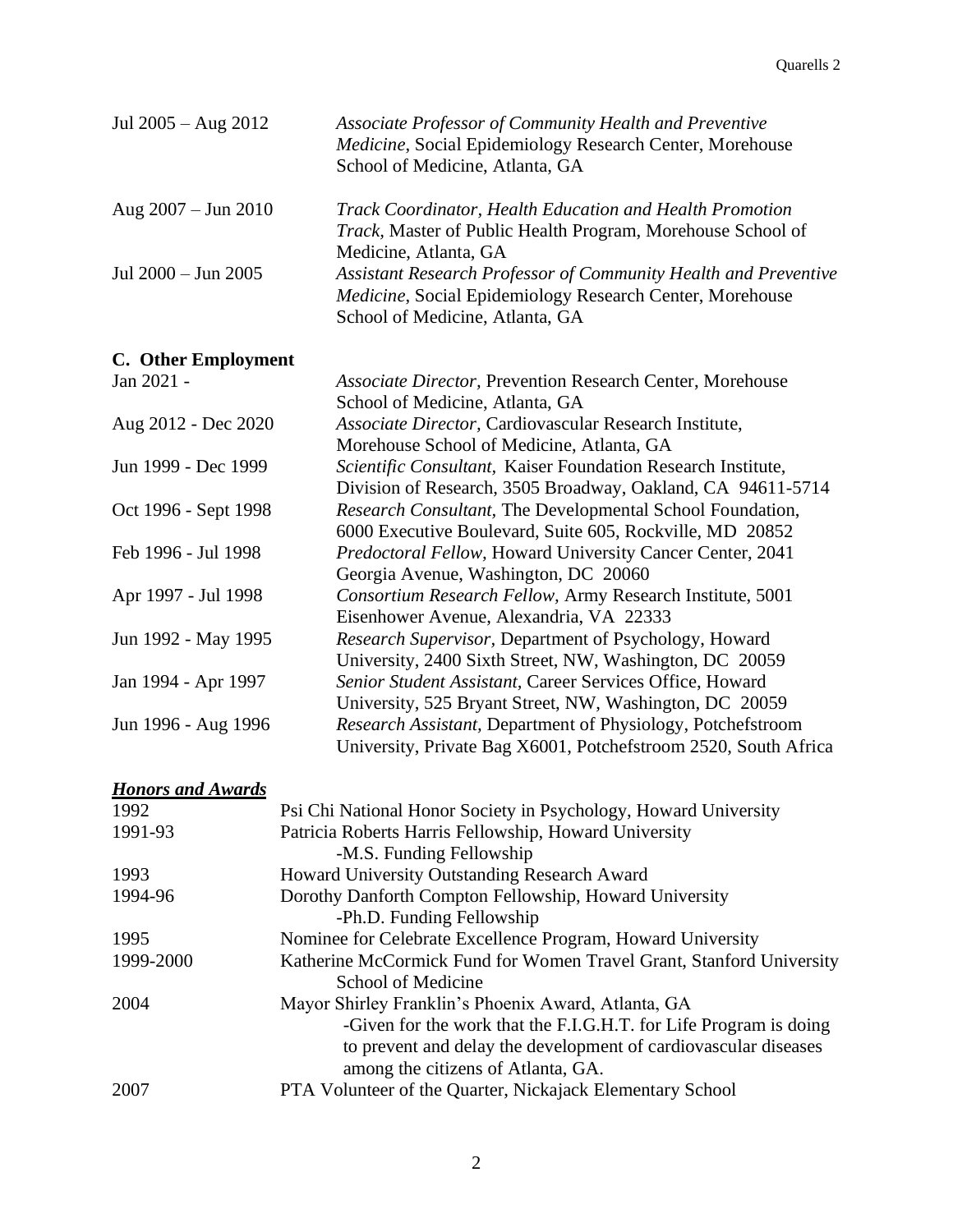| 2013    | PTA Volunteer of the Quarter, Nickajack Elementary School |
|---------|-----------------------------------------------------------|
| 2015    | PTA Volunteer of the Quarter, Nickajack Elementary School |
| 2015-16 | Volunteer of the Year, Nickajack Elementary School        |
| 2016-17 | <b>MSM MSCR Faculty Teaching Award</b>                    |

### *Professional Societies*

American Public Health Association Society for Behavioral Medicine American Epilepsy Society

#### *Professional Service*

| A. Extramural: |                                                                                                                                                                                                 |
|----------------|-------------------------------------------------------------------------------------------------------------------------------------------------------------------------------------------------|
| 1. Local       |                                                                                                                                                                                                 |
| 2019-present   | Member, Professional Advisory Board, Epilepsy Foundation of Georgia,<br>Atlanta, GA                                                                                                             |
| 2017           | Panel Member, The Immortal Life of Henrietta Lacks Movie Screening<br>and Panel Discussion, Morehouse School of Medicine, Atlanta, GA                                                           |
| 2015           | Panel Member, Racial Justice and Health Training in a Professional<br>Context, YWCA and Emory University, Atlanta, GA                                                                           |
| 2012           | Abstract Reviewer, Poster Session, Daniel Blumenthal Public Health<br>Summit                                                                                                                    |
| 2004           | Abstract Reviewer, Student Poster Session, Southeastern Psychological<br><b>Association Conference</b>                                                                                          |
| 2002           | Abstract Reviewer, Student Poster Session, Southeastern Psychological<br><b>Association Conference</b>                                                                                          |
| 2000-02        | Vice-President, Association of Black Psychologists (Atlanta Chapter)                                                                                                                            |
| 2. National    |                                                                                                                                                                                                 |
| 2021           | Manuscript Reviewer, Epilepsy & Behavior                                                                                                                                                        |
| 2021           | Invited Speaker, Seizure Recognition and First Aid Certification - National<br>Minority Mental Health Month, Epilepsy Foundation of America                                                     |
| 2021           | Bias Awareness Working Group Member, Center for Scientific Review,<br>National Institutes of Health                                                                                             |
| 2020           | Facilitator, Seizure Recognition and First Aid Certification, Epilepsy<br>Foundation of America                                                                                                 |
| 2017-present   | Ad Hoc Grant Reviewer, NIH Peer Review Committee: Special Emphasis<br>Panel, Fellowships: Risks, Prevention and Health Behavior, Center for<br>Scientific Review, National Institutes of Health |
| 2019           | <b>Expert Grant Reviewer, Research-Tested Intervention Programs, National</b><br><b>Cancer Institute</b>                                                                                        |
| 2018           | Ad Hoc Grant Reviewer, SBIR/STTR - Disease Prevention and<br>Management, Risk Reduction and Health Behavior Change, Center for<br>Scientific Review, National Institutes of Health              |
| 2017           | <b>Expert Grant Reviewer, Geographic Management of Cancer Health</b><br>Disparities (GMaP) Program                                                                                              |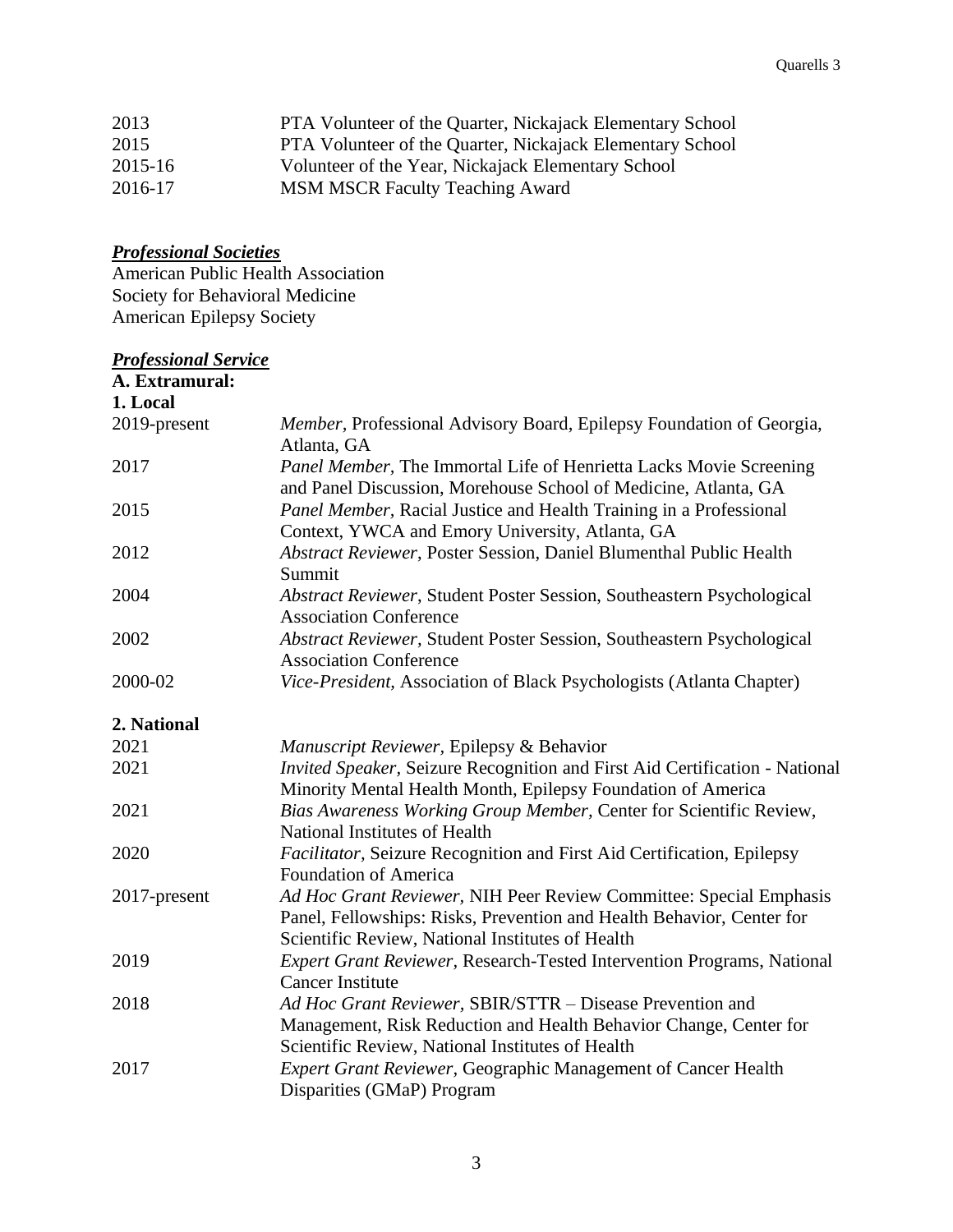| 2017    | Grant Reviewer, Research-Tested Intervention Programs, National Cancer  |
|---------|-------------------------------------------------------------------------|
|         | Institute                                                               |
| 2016-17 | SBM Champion, Society of Behavioral Medicine                            |
| 2013-14 | Student Abstract Competition Committee, International Symposium on      |
|         | Minority Health and Health Disparities, NIMHD                           |
| 2013-14 | Abstract Committee, International Symposium on Minority Health and      |
|         | Health Disparities, NIMHD                                               |
| 2012-16 | Study Section Member, Psychosocial Risk and Disease Prevention Study    |
|         | Section, National Institutes of Health                                  |
| 2011    | Ad Hoc Grant Reviewer, National Institute on Minority Health and Health |
|         | Disparities, National Institutes of Health                              |
| 2010-12 | Ad Hoc Grant Reviewer, Psychosocial Risk and Disease Prevention Study   |
|         | Section, National Institutes of Health                                  |
| 2010    | Abstract Reviewer, American Public Health Association Conference        |
| 2008-11 | Abstract Reviewer, Society for Behavioral Medicine Conference           |
| 2009    | Grant Reviewer, Pennsylvania State Health Department                    |
| 2006    | Manuscript Reviewer, American Journal of Preventive Medicine            |
| 2005-09 | Manuscript Reviewer, Preventive Medicine                                |
| 2004-05 | Faculty Advisor to Associate Editor, The Journal of Young Investigators |
| 2003    | Manuscript Reviewer, Journal of the National Medical Association        |
| 2004    | Manuscript Reviewer, Expert Opinion on Pharmacotherapy                  |
| 2004    | Abstract Reviewer, Society for Behavioral Medicine Conference           |
| 2002    | Grant Reviewer, Pennsylvania State Health Department                    |
| 2002    | Manuscript Reviewer, Journal of Health Care for the Poor and            |
|         | Underserved                                                             |
| 2001    | Abstract Reviewer, 16th National Conference on Chronic Disease          |
|         | Prevention and Control, Atlanta, GA                                     |
| 2001    | Manuscript Reviewer, Annals of Internal Medicine                        |
| 2001-02 | Grant Reviewer, Johnson & Johnson Health Care Program                   |
| 2000    | Abstract Reviewer, American Psychological Association's Women's         |
|         | <b>Health Conference</b>                                                |
| 2000    | Manuscript Reviewer, Ethnicity & Disease Journal                        |
|         |                                                                         |

# **B. Institutional:**

| 2018            | Member, Daniel Blumenthal Public Health Summit, Abstract Committee,         |
|-----------------|-----------------------------------------------------------------------------|
|                 | Morehouse School of Medicine                                                |
| 2017-2019       | <b>Faculty Representative, Academic Affairs Committee, Morehouse School</b> |
|                 | of Medicine Board of Trustees                                               |
| $2017$ -present | <i>Chair</i> , CHPM Strategic Plan – Vision I Imperative Committee,         |
|                 | Morehouse School of Medicine                                                |
| $2013$ -present | Member, Institutional Review Board-Social and Behavioral Board,             |
|                 | Morehouse School of Medicine                                                |
| 2012-2020       | <i>Member</i> , CVRI Leadership Team, Morehouse School of Medicine          |
| 2012-2013       | Member, CHPM Research Advisory Council, Morehouse School of                 |
|                 | Medicine                                                                    |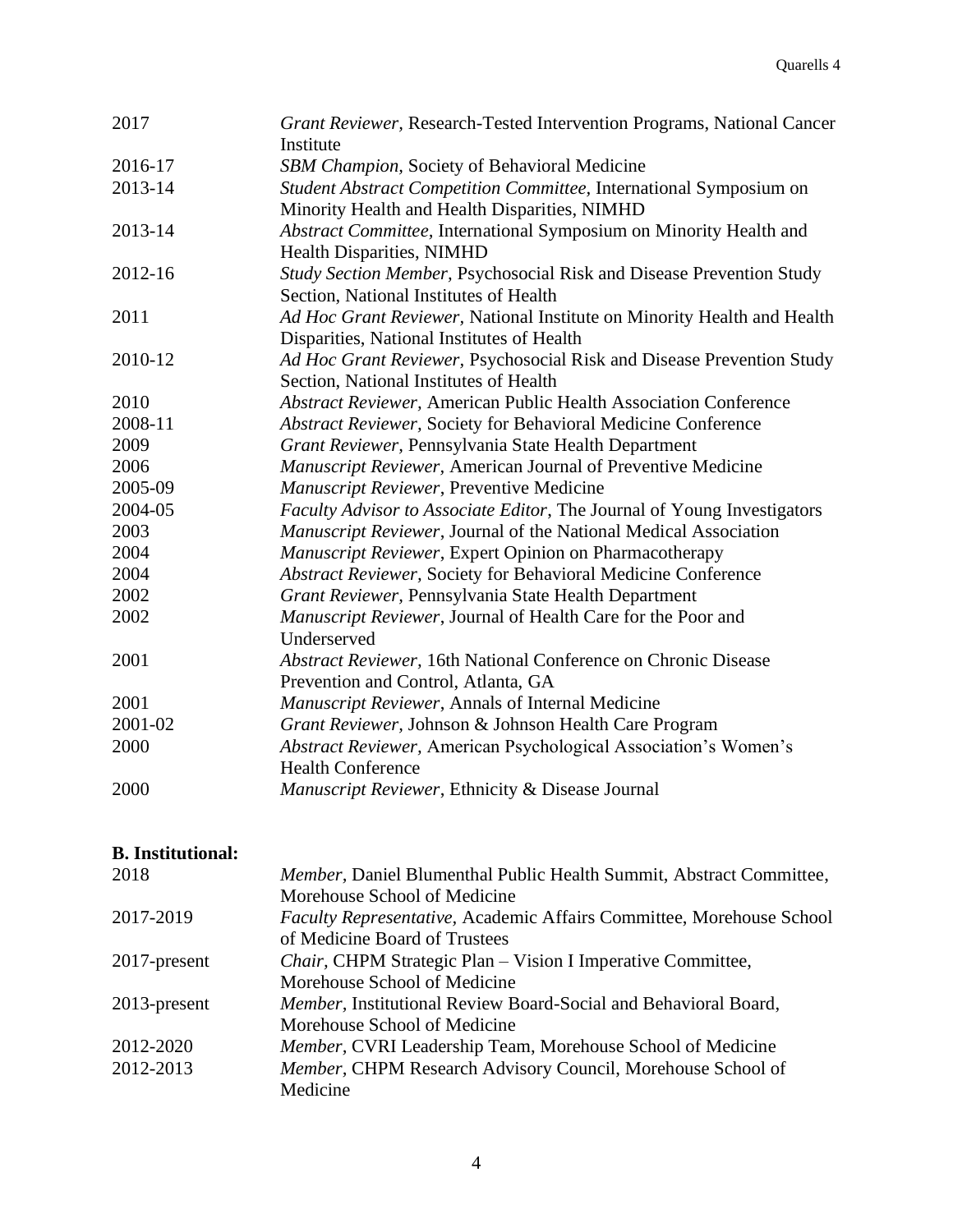| 2010-17 | Member, MSM Research Development Committee, Morehouse School of           |
|---------|---------------------------------------------------------------------------|
|         | Medicine                                                                  |
| 2009-12 | Chair, MSM Library Committee, Morehouse School of Medicine                |
| 2007-10 | Member, MPH SAPC Committee, Morehouse School of Medicine                  |
| 2007-10 | Member, MPH Curriculum Committee, Morehouse School of Medicine            |
| 2007-10 | <i>Member</i> , MPH Research Committee, Morehouse School of Medicine      |
| 2007    | Invited Speaker, MSM Science of Disease Seminar, Title: "Can a 'DIVA'     |
|         | 'FIGHT' Progression to CVD/DM II?" Morehouse School of Medicine           |
| 2006-9  | Member, MSM Library Committee, Morehouse School of Medicine               |
| 2002    | Focus Group Consultant, MSM/Grady Hospital Immunization Project,          |
|         | Morehouse School of Medicine                                              |
| 2001-03 | <i>Member</i> , MSM Women's Health Initiative Committee, Morehouse School |
|         | of Medicine                                                               |
| 1994-95 | Sign Language Interpreter, Howard University, Washington, DC.             |

# **C. Community or Public Service:**

| 2021         | Member, Principal Advisory Council, Campbell High School, Smyrna,   |
|--------------|---------------------------------------------------------------------|
|              | GA                                                                  |
| 2020-21      | Member, Counseling Advisory Council, Campbell High School, Smyrna,  |
|              | <b>GA</b>                                                           |
| 2018-20      | PTSA Vice-President, Campbell High School, Smyrna, GA               |
| 2017-19      | Chair, GMS School Council, Griffin Middle School, Smyrna, GA        |
| 2015-17      | PTSA Vice-President, Griffin Middle School, Smyrna, GA              |
| 2015-19      | Chair, GMS Food Pantry Committee, Griffin Middle School, Smyrna, GA |
| 2011-13      | Member, Health Advisory Committee, Booker T. Washington High        |
|              | School, Atlanta, GA                                                 |
| 2006-2016    | PTA Volunteer, Nickajack Elementary School, Smyrna, GA              |
| 2004-5       | Member, Health Committee, Concerned Black Clergy of Atlanta         |
| 2002-present | Sign Language Interpreter, Elizabeth Baptist Church, Atlanta, GA    |
|              |                                                                     |

### *Teaching Activities*

#### **A. Courses/Clerkships/ Programs**

| Feb 2021    | Lecturer, Topic: Goals, Objectives, & Specific Aims. GA-CTSA              |
|-------------|---------------------------------------------------------------------------|
|             | Community Grant Writing Academy (Virtual). Atlanta, GA.                   |
| Feb 2021    | Lecturer, Topic: Grant Review Criteria. GA-CTSA Community Grant           |
|             | Writing Academy (Virtual). Atlanta, GA.                                   |
| Spring 2021 | Course Director, Integrated Biomedical Sciences-Cardiovascular,           |
|             | Graduate Education in Biomedical Sciences, Morehouse School of            |
|             | Medicine, Atlanta, GA                                                     |
| Mar 2021    | <i>Lecturer, Topic: Public Health &amp; Community Engagement. Course:</i> |
|             | Molecular Mechanisms in Cardiovascular Science, Graduate Education in     |
|             | Biomedical Sciences, Morehouse School of Medicine, Atlanta, GA            |
| Nov 2019    | Lecturer, Topic: Goals, Objectives, & Specific Aims. 2019 GA-CTSA         |
|             | Community Grant Writing Retreat, Cordele, GA.                             |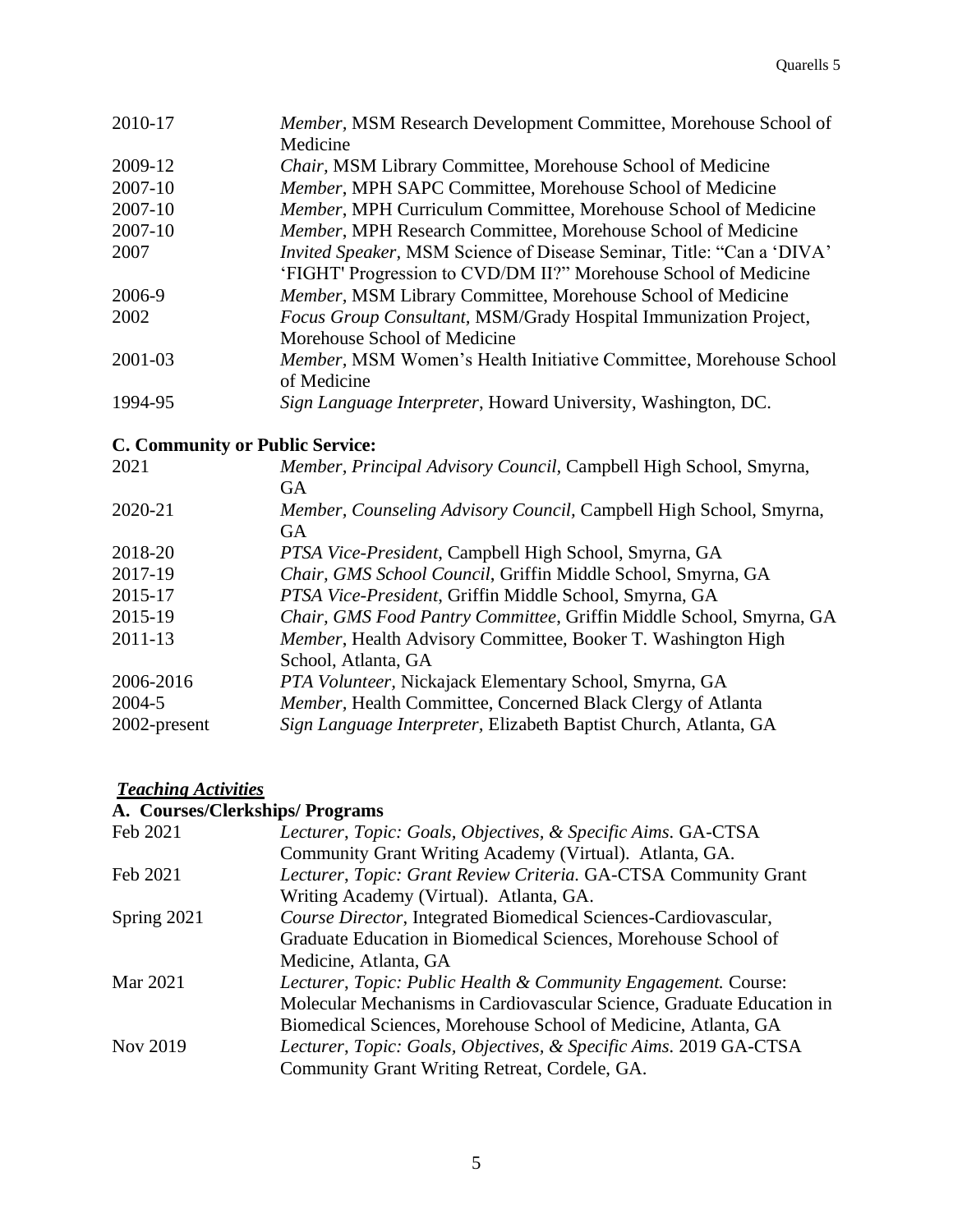| Spring 2019-present | Course Director, Community Engagement and Health Disparities in<br>Clinical and Translational Research Course, MSCR Program, GA-CTSA |
|---------------------|--------------------------------------------------------------------------------------------------------------------------------------|
|                     | Joint Morehouse School of Medicine, Emory University, Georgia Institute                                                              |
|                     | of Technology, & University of Georgia Course, Atlanta, GA                                                                           |
| Mar 2018            | Lecturer, Topic: Public Health & Community Engagement. Course:                                                                       |
|                     | Molecular Mechanisms in Cardiovascular Science, Graduate Education in                                                                |
|                     | Biomedical Sciences, Morehouse School of Medicine, Atlanta, GA                                                                       |
| Feb 2018            | Lecturer, Topic: Social Determinants of CVD. Course: Integrated                                                                      |
|                     | Biomedical Sciences-Cardiovascular, Graduate Education in Biomedical                                                                 |
|                     | Sciences, Morehouse School of Medicine, Atlanta, GA                                                                                  |
| Mar 2017            | Lecturer, Topic: Public Health & Community Engagement. Course:                                                                       |
|                     | Molecular Mechanisms in Cardiovascular Science, Graduate Education in                                                                |
|                     | Biomedical Sciences, Morehouse School of Medicine, Atlanta, GA                                                                       |
| May 2016            | Lecturer, Faculty Development Grant Writing Course, Morehouse School                                                                 |
|                     | of Medicine, Atlanta, GA                                                                                                             |
| Mar 2016            | Lecturer, Topic: Public Health & Community Engagement. Course:                                                                       |
|                     | Molecular Mechanisms in Cardiovascular Science, Graduate Education in                                                                |
|                     | Biomedical Sciences, Morehouse School of Medicine, Atlanta, GA                                                                       |
| Feb 2016            | Lecturer, Integrated Biomedical Sciences-Cardiovascular, Graduate                                                                    |
|                     | Education in Biomedical Sciences, Morehouse School of Medicine,                                                                      |
|                     | Atlanta, GA                                                                                                                          |
| Mar 2015            | Lecturer, Faculty Development Grant Writing Course, Morehouse School                                                                 |
|                     | of Medicine, Atlanta, GA                                                                                                             |
| Mar 2015            | Lecturer, Topic: Public Health & Community Engagement. Course:                                                                       |
|                     | Molecular Mechanisms in Cardiovascular Science, Graduate Education in                                                                |
|                     | Biomedical Sciences, Morehouse School of Medicine, Atlanta, GA                                                                       |
| Feb 2015            | Lecturer, Integrated Biomedical Sciences-Cardiovascular, Graduate                                                                    |
|                     | Education in Biomedical Sciences, Morehouse School of Medicine,                                                                      |
|                     | Atlanta, GA                                                                                                                          |
| Mar 2014            | Lecturer, Topic: Public Health & Community Engagement. Course:                                                                       |
|                     | Molecular Mechanisms in Cardiovascular Science, Graduate Education in                                                                |
|                     | Biomedical Sciences, Morehouse School of Medicine, Atlanta, GA                                                                       |
| Feb 2014            | Lecturer, Integrated Biomedical Sciences-Cardiovascular, Graduate                                                                    |
|                     | Education in Biomedical Sciences, Morehouse School of Medicine,                                                                      |
|                     | Atlanta, GA                                                                                                                          |
| Fall 2013-19        | MSM Course Director, Community Engagement and Health Disparities in                                                                  |
|                     | Clinical and Translational Research Course, MSCR Program,                                                                            |
|                     | ACTSI/CERP Joint Morehouse School of Medicine, Emory University, &                                                                   |
|                     | Georgia Institute of Technology Course, Atlanta, GA                                                                                  |
| Feb 2013            | Lecturer, Integrated Biomedical Sciences-Cardiovascular, Graduate                                                                    |
|                     | Education in Biomedical Sciences, Morehouse School of Medicine,                                                                      |
|                     | Atlanta, GA                                                                                                                          |
| August 2010         | Lecturer, Family History Course, Centers for Disease Control and<br>Prevention, Atlanta, GA                                          |
| Fall 2007-09        | Course Director, Social & Behavioral Aspects of Public Health, MPH                                                                   |
|                     | Program, Morehouse School of Medicine, Atlanta, GA                                                                                   |
|                     |                                                                                                                                      |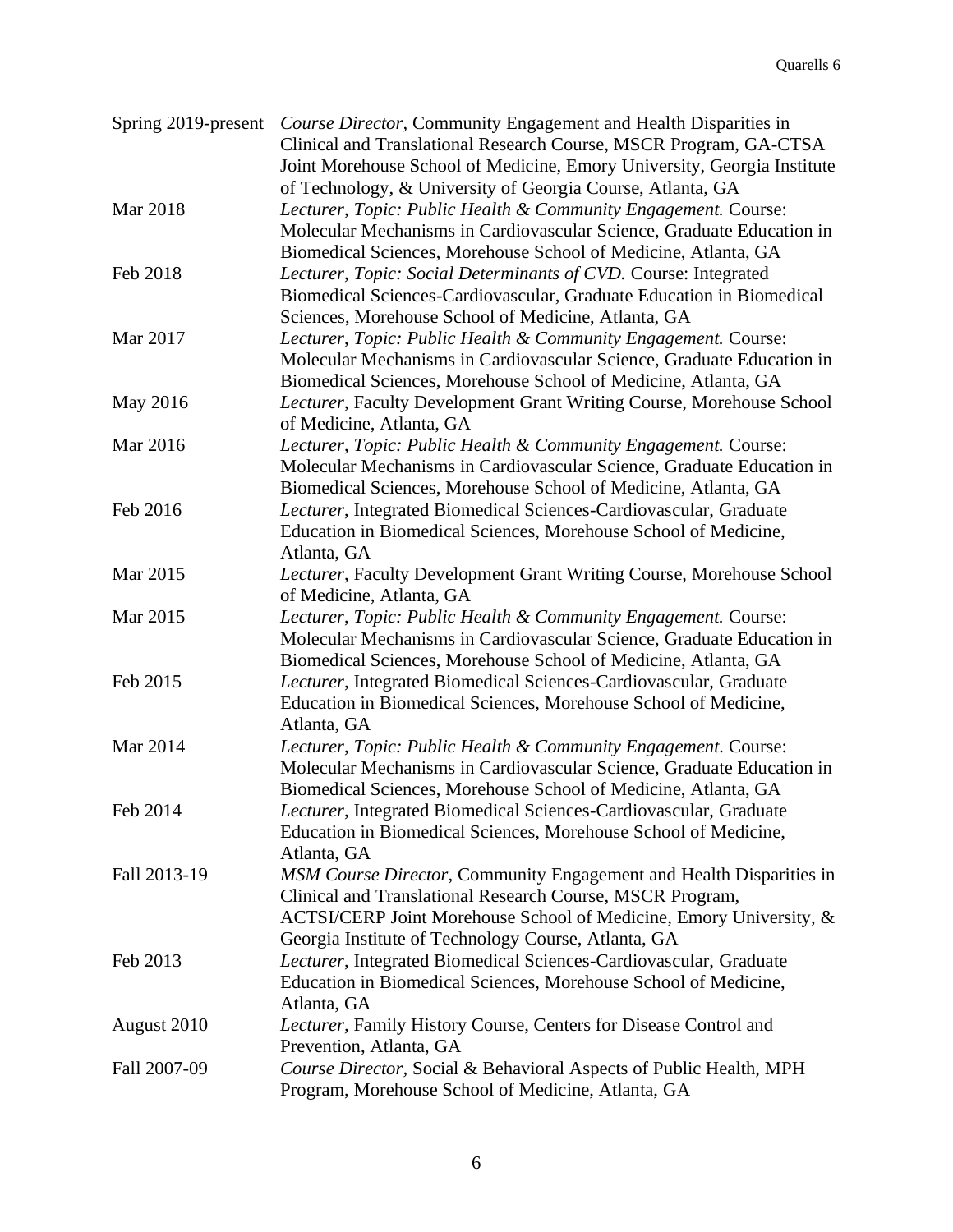| Fall 2001-02   | Instructor, General Psychology Laboratory, Spelman College, Atlanta,        |
|----------------|-----------------------------------------------------------------------------|
|                | GA.                                                                         |
| Summer 2002    | <i>Instructor</i> , Math & Science Summer Program, Cardiovascular Disease & |
|                | Epidemiology, Morehouse College, Atlanta, GA                                |
| Fall 1993      | Graduate Teaching Assistant, Research Methods & Statistics, Department      |
|                | of Psychology, Howard University, Washington, DC.                           |
| Summer 1992-94 | Lecturer, ADAMHA-MARC/COR Honors Research Training Program,                 |
|                | Department of Psychology, Howard University, Washington, DC.                |

# **B. Advising/Mentoring/Tutoring:**

| Summer 2021    | Research Mentor, Medical Student: Chiagoziem Agu,                 |
|----------------|-------------------------------------------------------------------|
|                | Morehouse School of Medicine, Atlanta, GA                         |
| Spring 2018-20 | Research Supervisor, MPH Student: Alexis Bell,                    |
|                | Morehouse School of Medicine, Atlanta, GA                         |
| Fall 2020-21   | Research Supervisor, Spelman College Student: Briyanna Philip,    |
|                | Morehouse School of Medicine, Atlanta, GA                         |
| Fall 2020-21   | Research Mentor, AHA HBCU Scholar & Spelman College Student:      |
|                | NaSiya Taylor, Morehouse School of Medicine, Atlanta, GA          |
| Summer 2020    | Research Mentor, Medical Student: Fadi Aziz,                      |
|                | Morehouse School of Medicine, Atlanta, GA                         |
| Summer 2020    | Research Mentor, Medical Student: Samantha Mitchell,              |
|                | Morehouse School of Medicine, Atlanta, GA                         |
| Fall 2019-20   | Research Supervisor, Morehouse College Student: Miles Simms,      |
|                | Morehouse School of Medicine, Atlanta, GA                         |
| Fall 2019-20   | Research Supervisor, Morehouse College Student: Brian Davis,      |
|                | Morehouse School of Medicine, Atlanta, GA                         |
| Summer 2019    | Research Mentor, Medical Student: Suna Njie,                      |
|                | Morehouse School of Medicine, Atlanta, GA                         |
| Spring 2018-20 | Research Supervisor, MPH Student: Darryl Howard,                  |
|                | Morehouse School of Medicine, Atlanta, GA                         |
| Spring 2017-18 | Research Supervisor, MPH Student: Demetrius Geiger,               |
|                | Morehouse School of Medicine, Atlanta, GA                         |
| Spring 2017    | Research Supervisor, MPH Student: Ashley Tolbert,                 |
|                | Morehouse School of Medicine, Atlanta, GA                         |
| Summer 2016    | Practicum Mentor, MPH Student: Alexandria Hurt                    |
|                | Morehouse School of Medicine, Atlanta, GA                         |
| Summer 2016    | Practicum Mentor, MPH Student: Matthew McCurdy                    |
|                | Emory University, Atlanta, GA                                     |
| Summer 2016    | Research Mentor, IMHOTEP Student: Lauren Ahart                    |
|                | University of Tampa, Tampa, FL                                    |
| Spring 2015-16 | Research Supervisor, MPH Student: Contessa Davis,                 |
|                | Morehouse School of Medicine, Atlanta, GA                         |
| Spring 2015-16 | Research Mentor/Thesis Chairperson, MPH Student: Candace McCloud, |
|                | Morehouse School of Medicine, Atlanta, GA                         |
| Summer 2014    | Research Mentor, Medical Student: Ezinne Nwankwo,                 |
|                | Morehouse School of Medicine, Atlanta, GA                         |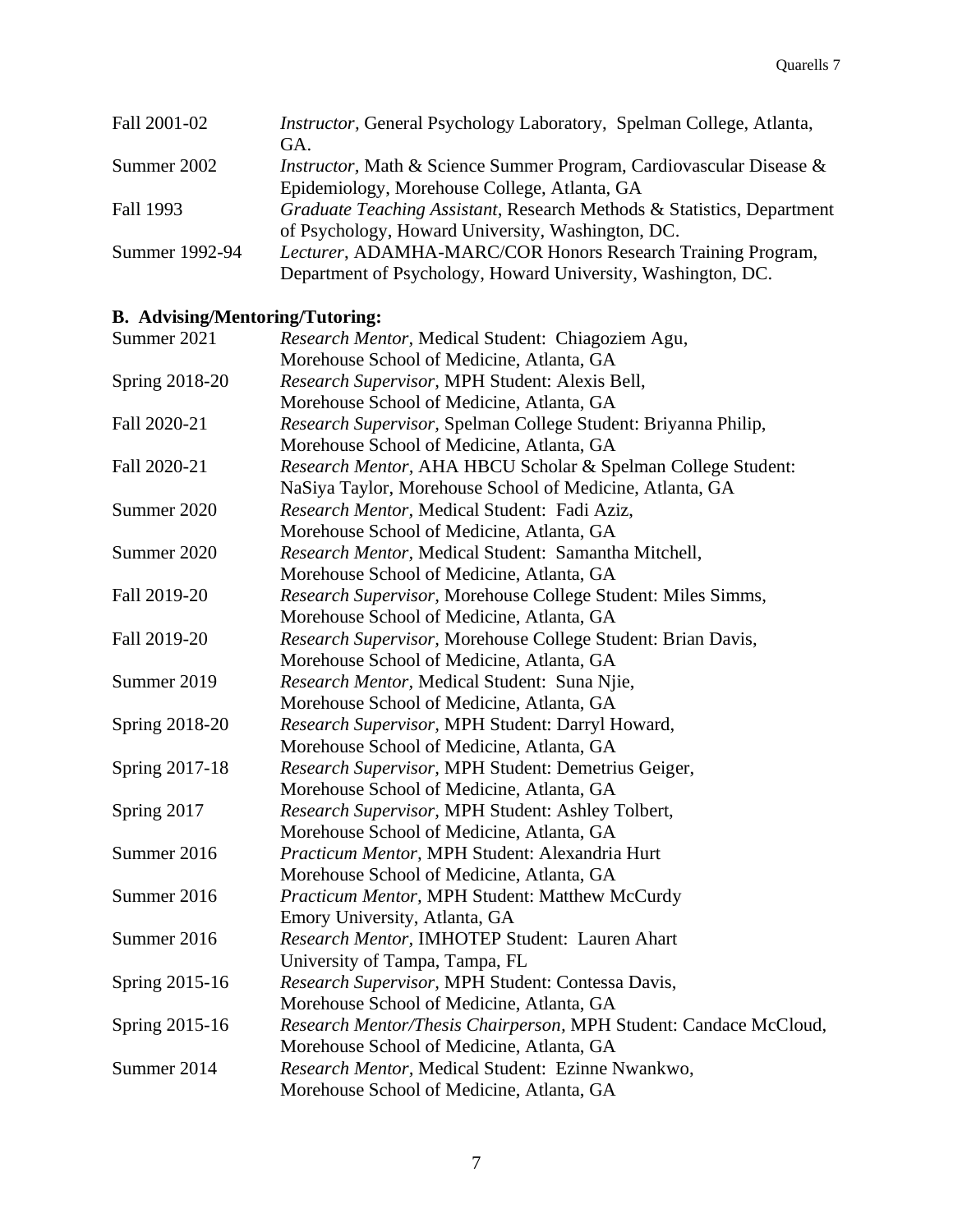| Summer 2014          | Research Mentor, Medical Student: Irene Gamra,<br>Morehouse School of Medicine, Atlanta, GA |
|----------------------|---------------------------------------------------------------------------------------------|
| Spring 2014-15       | Research Mentor, MPH Student: Serena Robinson,                                              |
|                      | Morehouse School of Medicine, Atlanta, GA                                                   |
| Summer 2012-13       | Research Mentor/Thesis Chairperson, MPH Student: Anika Wallace,                             |
|                      | Morehouse School of Medicine, Atlanta, GA                                                   |
| Summer 2012          | Research Mentor, IMHOTEP Student: Patrick Grant,                                            |
|                      | University of Maryland, College Park, MD                                                    |
| Summer 2012          | Research Mentor, MD Student: Chelsea Marion,                                                |
|                      | Morehouse School of Medicine, Atlanta, GA                                                   |
| Summer 2011-12       | Research Mentor/Thesis Chairperson, MPH Student: Monique Eppinger,                          |
|                      | Morehouse School of Medicine, Atlanta, GA                                                   |
| Summer 2011          | Research Mentor, MPH Student: Akisha Joseph,                                                |
|                      | Morehouse School of Medicine, Atlanta, GA                                                   |
| Summer 2011          | Research Mentor, IMHOTEP Student: Onyinye Edeh,                                             |
|                      | Agnes Scott College, Decatur, GA                                                            |
| Summer 2011          | Research Mentor, IMHOTEP Student: Florence Kanu,                                            |
|                      | Vanderbilt University, Nashville, TN                                                        |
| Fall 2009-10         | Research Mentor/Thesis Chairperson, MPH Student: Carlos Chapman,                            |
|                      | Morehouse School of Medicine, Atlanta, GA                                                   |
| Fall 2009-10         | Research Mentor/Thesis Chairperson, MPH Student: Kristin Major,                             |
|                      | Morehouse School of Medicine, Atlanta, GA                                                   |
| Fall 2009-10         | Research Mentor/Thesis Chairperson, MPH Student: Mina Rasheed,                              |
|                      | Morehouse School of Medicine, Atlanta, GA                                                   |
| Fall 2008-9          | Research Mentor/Thesis Chairperson, MPH Student: Gia Hall,                                  |
|                      | Morehouse School of Medicine, Atlanta, GA                                                   |
| Fall 2008-9          | Research Mentor/Thesis Chairperson, MPH Student: Marcus Dumas,                              |
|                      | Morehouse School of Medicine, Atlanta, GA                                                   |
| <b>Spring 2008-9</b> | Research Mentor, Each One Teach One Project. MPH Students: Marcus                           |
|                      | Dumas, Kristin Major, Nythea Tolbert, and Vincent Walford.                                  |
|                      | Morehouse School of Medicine, Atlanta, GA                                                   |
| May 2006-7           | Research Mentor, Minority Access to Research Careers/U*STAR: Ronald                         |
|                      | Goodwin, Morehouse College, Atlanta, GA                                                     |
| May 2004-5           | Research Mentor/Thesis Chairperson, Minority Biomedical Research                            |
|                      | Support Program: Marissa Hamm, Morehouse School of Medicine,                                |
|                      | Atlanta, GA                                                                                 |
| Jan 2004-5           | Research Mentor, Minority Biomedical Research Support Program: Lidia                        |
| Fall 2003-5          | Quinones, Spelman College, Atlanta, GA                                                      |
|                      | Research Mentor, Minority Access to Research Careers/U*STAR: Dustin                         |
|                      | Duncan, Morehouse College, Atlanta, GA                                                      |
| Summer 2004          | Research Mentor, MSM Public Health Summer Program Student: Dwayne                           |
|                      | Myal, University of Wisconsin, Madison, WI                                                  |
| Summer 2004          | Research Mentor, MSM Public Health Summer Program: Brandi Jessemy                           |
|                      | MPH Student, Morehouse School of Medicine, Atlanta, GA                                      |
| Summer 2004          | Research Mentor, MPH Summer Externship Student: Iris Joi Hudson                             |
|                      | University of Michigan, Ann Arbor, MI                                                       |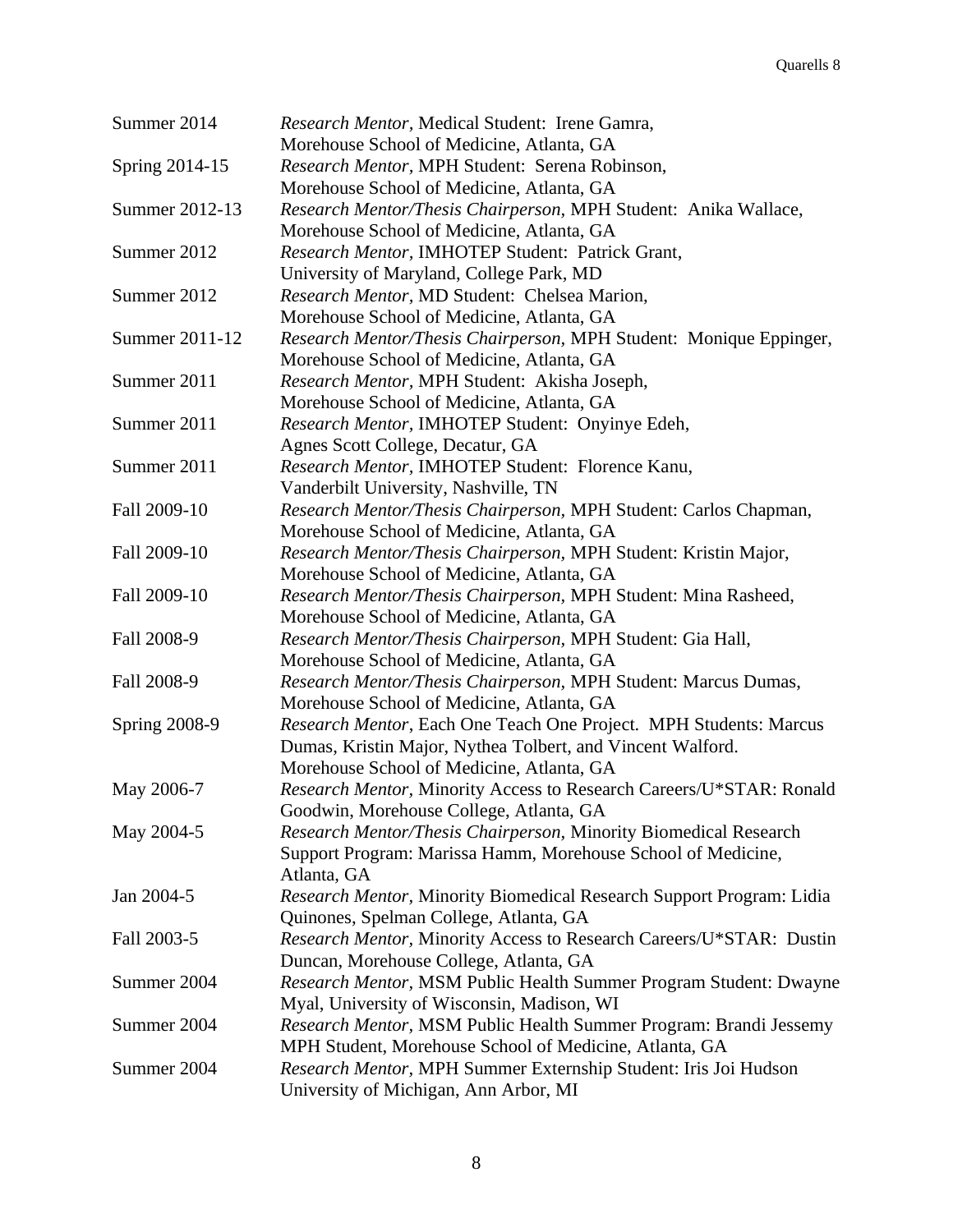| Fall 2001-3 | <i>Research Mentor, Minority Biomedical Research Support Program</i> |
|-------------|----------------------------------------------------------------------|
|             | Student: Rachel Bryant, Spelman College, Atlanta GA.                 |
| Fall 2001-2 | Research Mentor, Undergraduate Research Student: LaKeisha Germany    |
|             | Clark Atlanta University, Atlanta, GA                                |

# **C. Educational Materials:**

| 2009-2010 | Developed MPH Public Health Leadership Blackboard System                                                                                                                            |
|-----------|-------------------------------------------------------------------------------------------------------------------------------------------------------------------------------------|
| 2009-2010 | Initiated & implemented MPH Thesis Schedule Guidance                                                                                                                                |
| 1993-95   | Initiated development of the 1st Graduate Student Handbook, Howard                                                                                                                  |
|           | University, Washington, DC                                                                                                                                                          |
| 1993-94   | Assisted in design and development of power analysis software that would<br>aid researchers in determining sample size necessary for research, Howard<br>University, Washington, DC |

# *Clinical Activities*

**C. Health Care Education in the Community**

| <b>July 2021</b> | Organizer, Epilepsy Community Resource Series, Morehouse School of         |
|------------------|----------------------------------------------------------------------------|
|                  | Medicine, Atlanta, GA                                                      |
| May 2021         | Invited Speaker, Fulton County & Alive & In Color Webinar: "Going          |
|                  | Farther, Faster, By Faith: Creating Communities of Hope Through            |
|                  | Vaccine Equity," In Partnership with The Concerned Black Clergy Of         |
|                  | Metropolitan Atlanta, Metro Atlanta Ministerial Alliance, & Morehouse      |
|                  | School of Medicine, Atlanta, GA                                            |
| May 2021         | Organizer, Epilepsy Community Resource Series, Morehouse School of         |
|                  | Medicine, Atlanta, GA                                                      |
| March 2021       | Speaker & Organizer, Epilepsy Community Resource Series, Morehouse         |
|                  | School of Medicine, Atlanta, GA                                            |
| January 2021     | Speaker & Organizer, Topic: Epilepsy 101. Epilepsy Community               |
|                  | Resource Series, Morehouse School of Medicine, Atlanta, GA                 |
| September 2020   | Speaker & Organizer, EFA Seizure Recognition and First Aid                 |
|                  | Certification, Morehouse School of Medicine, Atlanta, GA                   |
| November 2019    | Invited Speaker, Epilepsy Community Forum, Epilepsy Foundation of          |
|                  | Georgia, Atlanta, GA                                                       |
| September 2019   | Speaker & Organizer, Epilepsy Community Resource Day, Atlanta, GA          |
| June 2019        | Invited Speaker, Saint Timothy's Episcopal Church, Atlanta, GA             |
| May 2019         | <b>Invited Speaker, Emory University Hospital Radiology Grand Rounds,</b>  |
|                  | Atlanta, GA                                                                |
| March 2019       | Invited Speaker, Skill Building Institute, Epilepsy Foundation of America, |
|                  | Atlanta, GA                                                                |
| October 2011     | Invited Speaker, Georgia Avenue Community Co-Op, Atlanta, GA               |
| June 2005        | Invited Speaker, Harvard University School of Public Health, Boston, MA    |
| February 2005    | Invited Speaker, Therrell High School, Atlanta, GA.                        |
| January 2005     | Invited Speaker, Hambrick Elementary School PTA, Atlanta, GA.              |
| January 2005     | Invited Speaker, Avondale High School PTA, Atlanta, GA.                    |
|                  |                                                                            |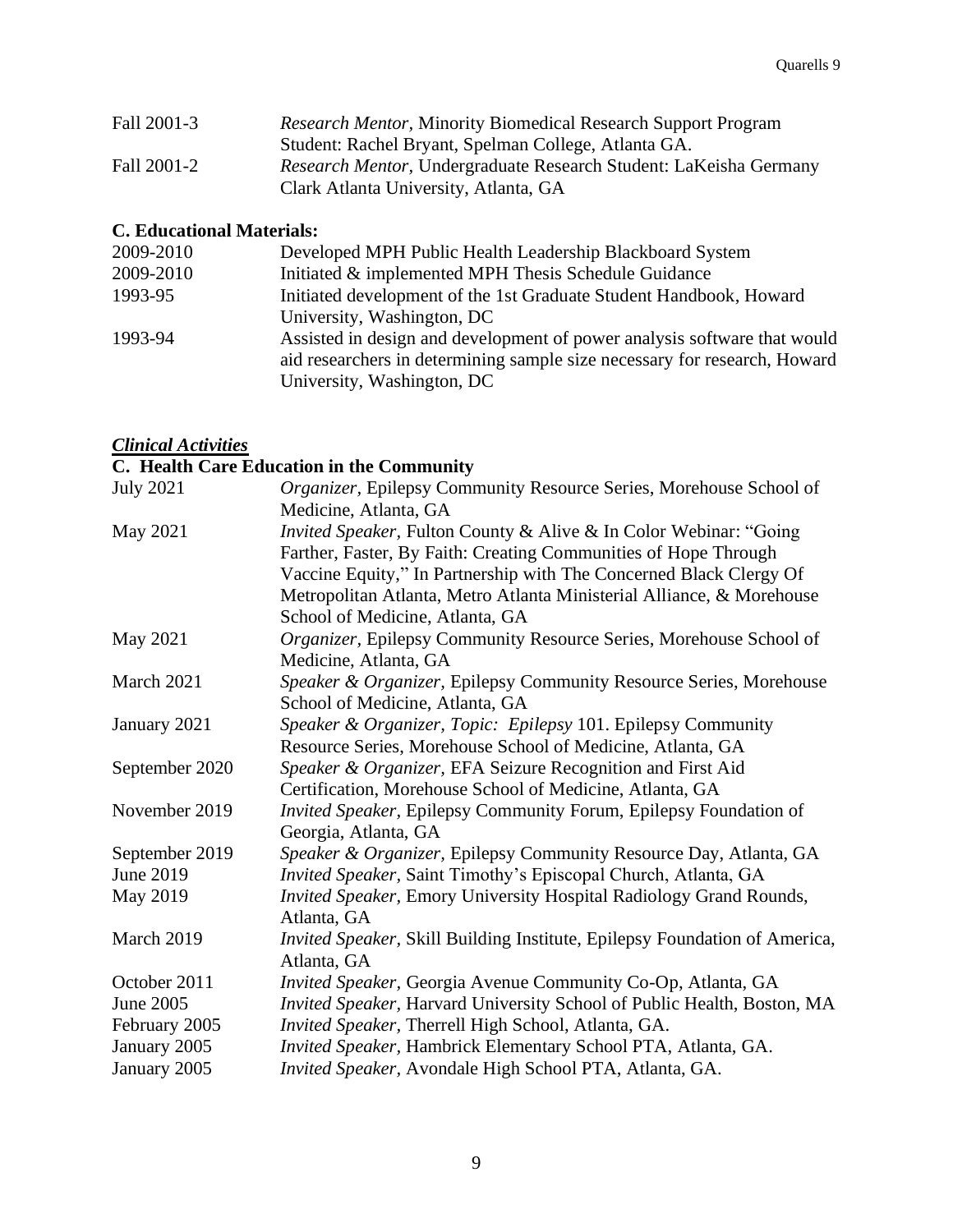| February 2004 | <i>Invited Speaker</i> , Association of Black Cardiologists, Mt. Zion Baptist<br>Church, Atlanta, GA. |
|---------------|-------------------------------------------------------------------------------------------------------|
| November 2002 | <i>Invited Speaker, Association of Black Psychologists, Atlanta Chapter</i>                           |
|               | Atlanta, GA.                                                                                          |
| April 2001    | Keynote Speaker, Psychology Research Symposium, Atlanta University                                    |
|               | Center, Atlanta, GA.                                                                                  |
| April 2001    | Seminar Speaker, DeKalb Technical College, Atlanta, GA.                                               |
| February 2001 | <i>Invited Speaker, Mt. Calvary Baptist Church, Atlanta, GA.</i>                                      |
| Winter 2000   | Seminar Speaker, Stanford Center for Research in Disease Prevention,                                  |
|               | Stanford University School of Medicine, Palo Alto, CA                                                 |
| Fall 1999     | Invited Speaker, ADAMHA-MARC/COR Honors Research Training                                             |
|               | Program, Department of Psychology, Morgan State University, Baltimore,                                |
|               | MD                                                                                                    |
| Spring 1998   | <i>Invited Speaker</i> , Psi Chi National Honor Society, Morgan State                                 |
|               | University, Baltimore, MD.                                                                            |

# *Scholarship and Research*

**A. Research Grants**

NIH/National Institute of Diabetes and Digestive and Kidney Diseases 1U01DK132737-01 An Adaptive Intervention Trial of Home Testing with Behavioral Nudges for Improving COVID-19 Testing and Prevention among People Affected by Diabetes Total Costs (MSM): \$488,495 January 7, 2022 – December 31, 2023

NIH/National Institute of Diabetes and Digestive and Kidney Diseases P30DK111024-06W2 Impact of Community Health Worker Home Deployment on COVID-19 Vaccine Confidence and Uptake August 31, 2021 – July 30, 2022 Total Costs (MSM): \$281,966 Role on Project: Project Lead/Site PI (PI: Narayan)

NIH/National Institute of Diabetes and Digestive and Kidney Diseases P30DK111024 Georgia Diabetes Translation Research Center (renewal) July 1, 2021 – June 30, 2026 Total Costs: \$3,956,939 Role on Project: Co-Investigator (PI: Narayan)

CDC-Health Promotion and Disease Prevention Center 6U48DP006411-02-01 Georgia Peers for Equity Against COVID-19 and for Health (Georgia PEACH) May 30, 2021 – April 30, 2022 Total Costs: \$500,000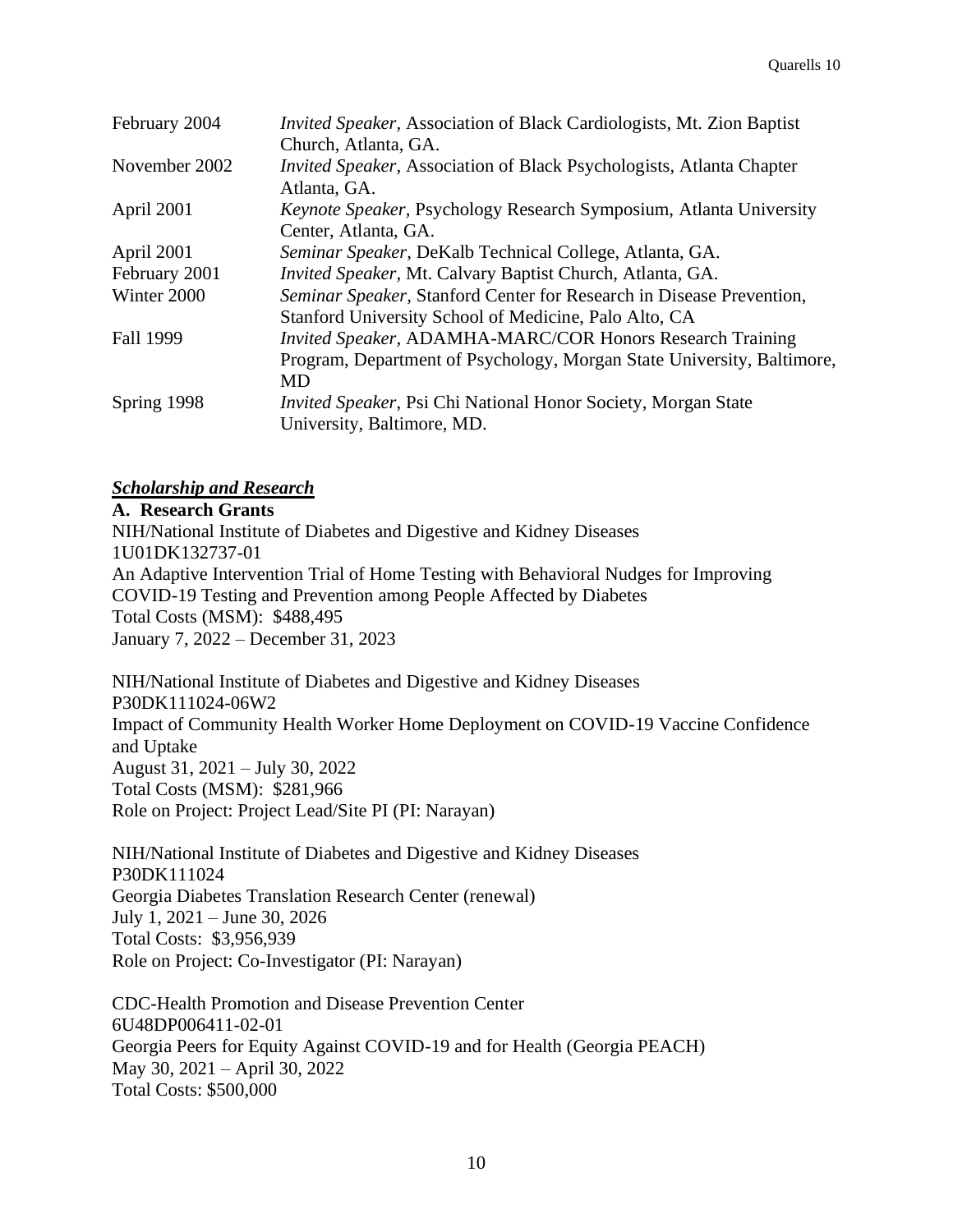Role on Project: Co-Investigator (MPI: Akintobi/Holliday)

NIH/National Institute of Diabetes and Digestive and Kidney Diseases Rapid Optimization of COVID-19 Testing for People Affected by Diabetes P30DK111024-05S1 September 21, 2020 – July 31, 2022 Total Costs: \$4,981,085 Role on Project: Co-Investigator (PI: Narayan)

National Institutes of Health 1OT2HL156812-01/16-312-0217571-66105L Community-Engagement Research Alliance Against COVID-19 in Disproportionately Affected Communities (CEAL) OTA-20 011B September 1, 2020 – February 28, 2022 Total Costs: \$2,400,000 Role on Project: Co-Investigator (PI: Akintobi)

Georgia Diabetes Translation Research Center Pilot Program Impact of COVID-19 on African American Adults with Diabetes and Heart Failure September 1, 2020 – December 21, 2021 Total Costs: \$30,000 Role on Project: Pilot Principal Investigator

NIMHD/Hampton University Minority Men's Health Initiative Pilot Project Program Addressing Co-Morbid Depression among African American Men with Heart Failure April 01, 2019 – June 30, 2020 Total Costs: \$100,000 Role on Project: Principal Investigator

National Institutes of Health/NCATS UL1TR002378 Georgia Clinical and Translational Science Alliance September 22, 2017 – June 30, 2022 Total Costs: \$379,000 Role on Project: Collaborator (MPI: Taylor, Ofili, Phillips, & Garcia)

CDC - Health Promotion and Disease Prevention Center U48 DP005042 (SIP014-007) SIP: Adapting Evidence-Based Epilepsy Self-Management Programs to Blacks in Georgia September 30, 2014 – September 29, 2019 Total Costs: \$1,250,000 Role on Project: Principal Investigator

NIH/National Heart, Lung, and Blood Institute P50 HL117929 Morehouse Cardiovascular Research Center of Excellence (P50)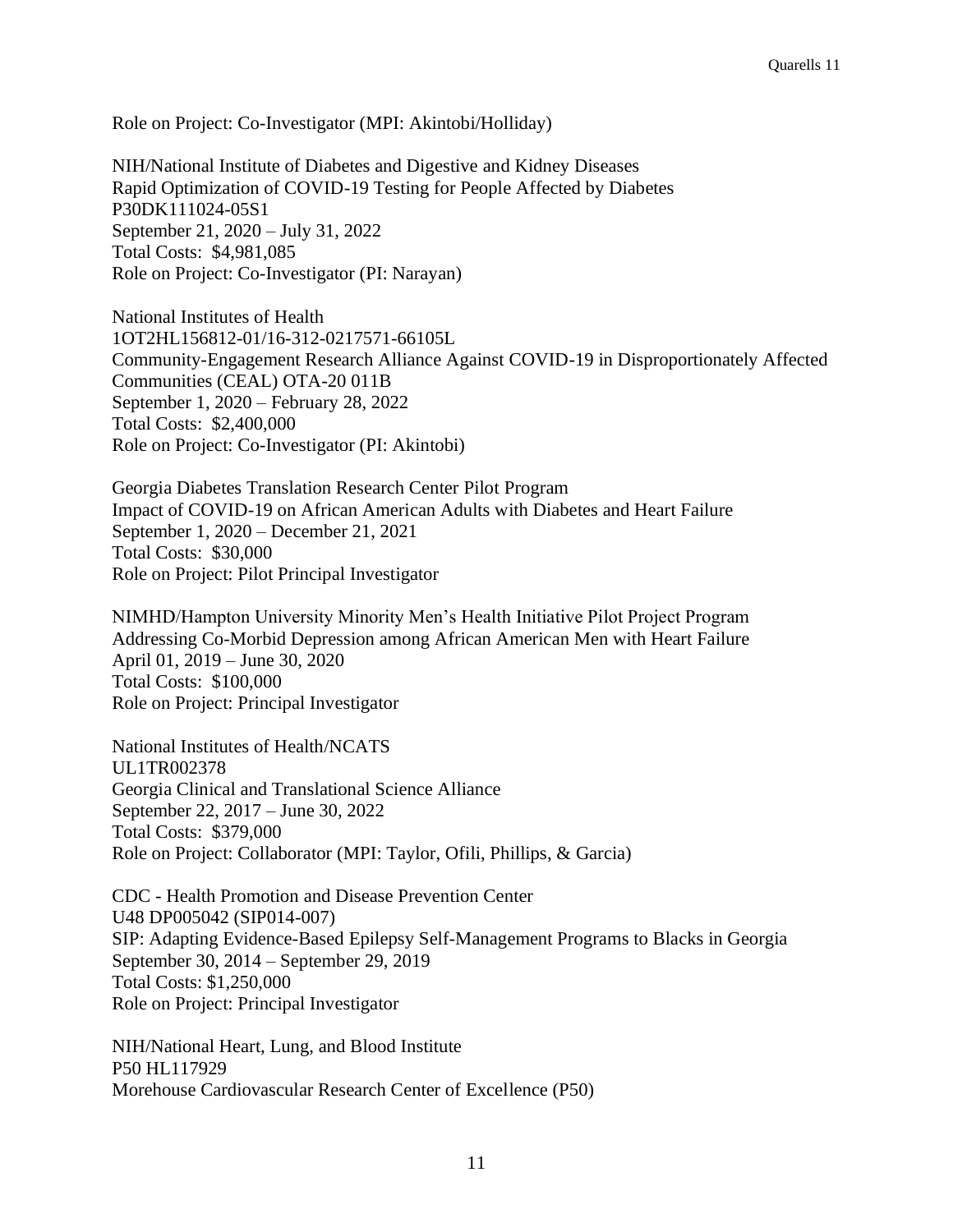April 01, 2013 – February 28, 2020 Total Costs: \$6,721,250 Role on Project: Co-Investigator (PI: Taylor)

National Institute of General Medical Sciences (NIH) U54 GM119023 National Research Mentoring Network for a Diverse Biomedical Workforce September 26, 2014 – June 30, 2019 Total Costs: \$394,730.00 Role: Co-Investigator (PI: Burgess)

NIH/NIMHD Exploratory Centers of Excellence (P20) 1 P20MD006881 Determinants and Consequences of Second-hand Smoke Exposure in African American Children August 17, 2012-February 28, 2017 Total Costs: \$1,239,618 Role on Project: Subproject Principal Investigator (PI: Ronald L. Braithwaite, PhD)

NIH/National Institute on Minority Health and Health Disparities 1 RC4 MD005964 Minority Health Genomics and Translational Research BIo-Repository Database Network (MH-GRID Network): A Genomics Resource for Health Disparity Research October 1, 2010 – September 30, 2013 Total Costs: \$13,320,021 Role on Project: Principal Investigator

NIH/R-CENTER-Small Grant Award Community Youth Mapping March 1, 2011 – June 30, 2011 Total costs: \$25,000 Role on Project: Project PI (PI: Gary Gibbons, MD)

NIH/R-CENTER - Small Grant Award Assessing Educational Barriers and Health Status In Atlanta's Neighborhood Promise Zone March 1, 2011 – June 30, 2011 Total costs: \$42,500 Role on Project: Project Co-PI (PI: Gary Gibbons, MD)

NIH/R-CENTER - Small Grant Award Healthy Social Context within Atlanta Neighborhoods (Healthy SCAN) to Prevent Childhood **Obesity** March 1, 2011 – June 30, 2011 Total costs: \$50,000 Role on Project: Project Co-Investigator (PI: Gary Gibbons, MD)

US DHHS, Office of Minority Health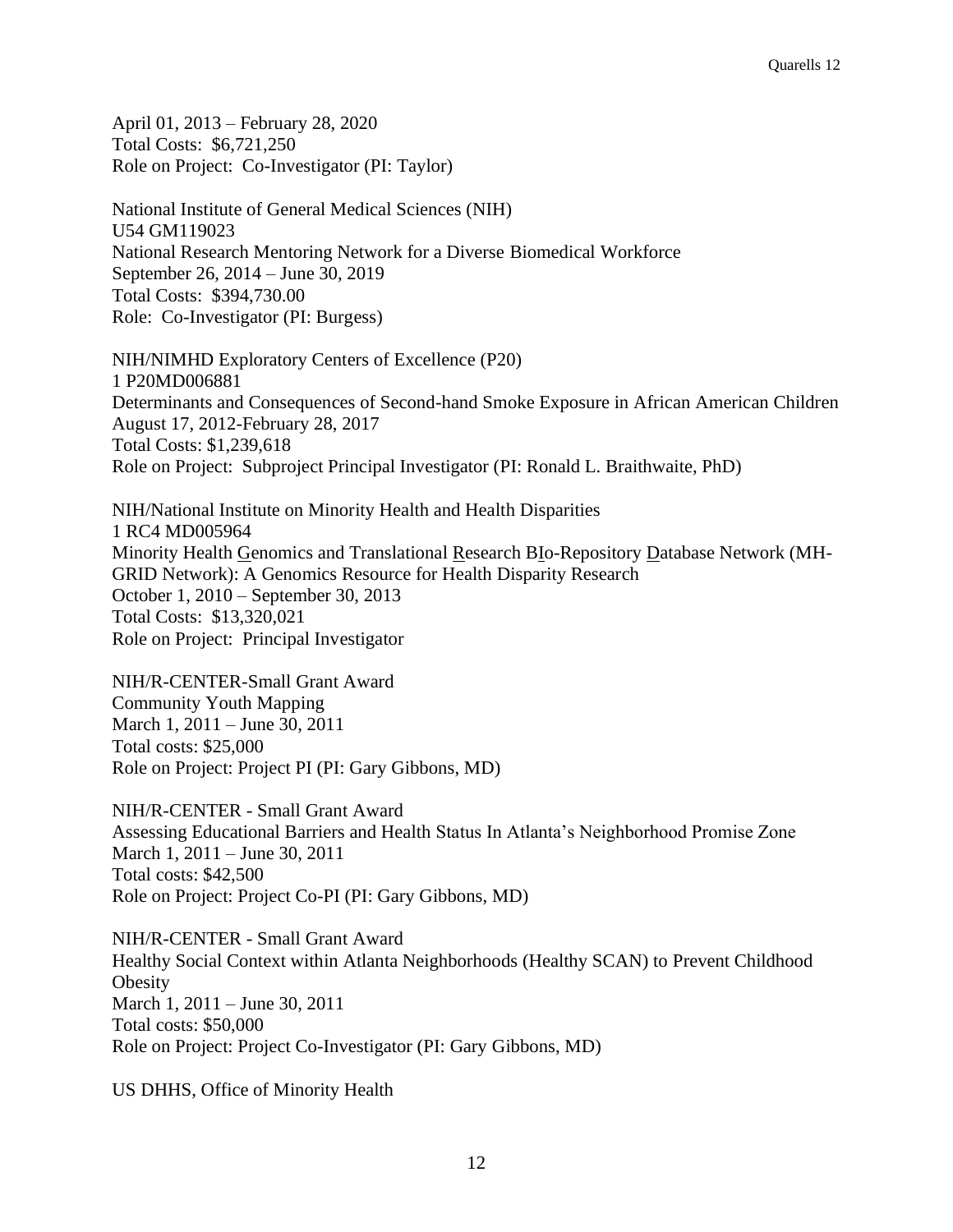1MPCMP0610110100 Health Professional Development-OMH Cooperative Agreement July 1, 2006 – March 31, 2011 Total Costs: \$6,620,010 Role on Project: Collaborator (PI: Elvan Daniels, MD)

Center of Clinical Research Excellence (NIH) 1 U54 NS046798-01 Families Implementing Good Health Traditions Against Metabolic Diseases July 1, 2008 – June 30, 2010 Total costs: \$270,000 Role on Project: Subproject PI (PI: Gary Gibbons, MD)

University of Kentucky (HHS) – Pilot Program Each One Teach One August 1, 2008 – March 30, 2010 Total Costs: \$50,000 Role: Principal Investigator

National Institute for Neurological Disorders and Stroke, NIH 1 U54 NS046798-01 Pilot Project: Families Implementing Good Health Traditions for Life July 1, 2003 – December 31, 2005 Total costs: \$173,252 Role on Project: Pilot Project PI (PI: Peter MacLeish, PhD)

National Heart, Lung & Blood Institute, NIH 5 K01 HL070447-02 K01 Career Development Award: Families Implementing Good Health Traditions for Life April 15, 2002 – June 30, 2008 Total costs: \$608,051 Role: Principal Investigator

Centers for Disease Control and Prevention U50/CCU300860-TS0724 Multiple CVD Risk Reduction in Adult African-Americans: A Pilot Study October 1, 2001 – September 30, 2003 Total costs: \$410,038 Role in project: Co-Investigator (PI: Sharon K. Davis, PhD)

Centers for Disease Control and Prevention Stress Management and Pregnancy Outcomes in Black Women October 1, 2001 – September 30, 2004 Total costs: \$742,595 Role in project: Collaborator (PI: Wendy Nembhard, PhD)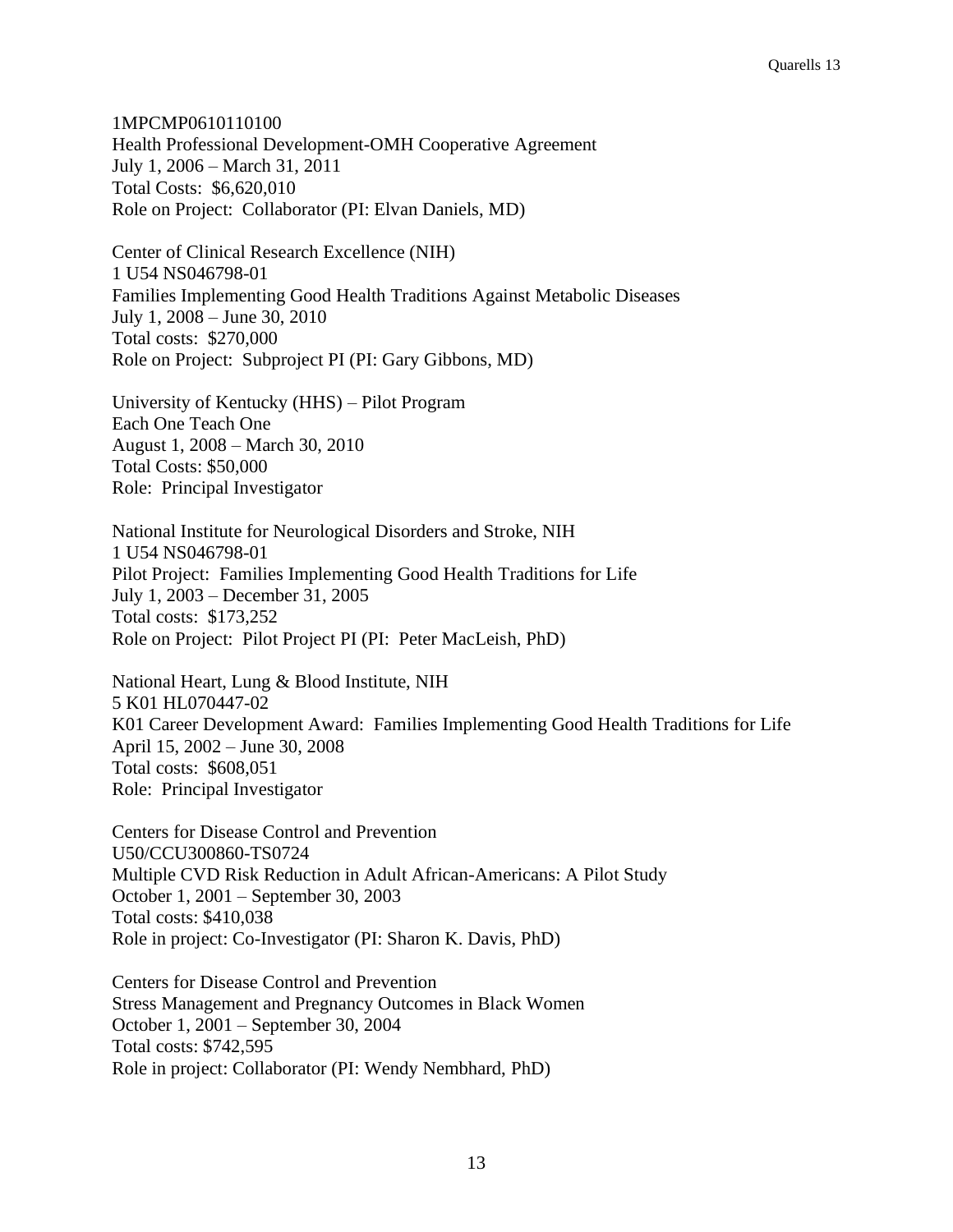Centers for Disease Control and Prevention U48/CCU415794 The Impact of Race-Related Stress and Coping on Cardiovascular Disease September 30, 1999 – September 29, 2001 Total costs: \$200,000 Role in project: Project Director (PI: Sharon K. Davis, PhD)

Stanford University School of Medicine Katherine McCormick Fund for Women Travel Grant July 1999 – June 2000 Total Costs: \$2000 Role: Principal Investigator

### **A1. Private Funding**

Greenwich Biosciences, Inc. September 2021 Total Costs: \$2,500 Role: Principal Investigator

### UCB

October 2021 Total Costs: \$1,500 Role: Principal Investigator

SK Life Science, Inc. October 2021 Total Costs: \$2,500 Role: Principal Investigator

AOE September 2021 Total Costs: \$500 Role: Principal Investigator

Supernus Pharmaceuticals, Inc. September 2019 Total Costs: \$1,500 Role: Principal Investigator

Neuropace October 2019 Total Costs: \$500 Role: Principal Investigator

Greenwich Biosciences, Inc. September 2019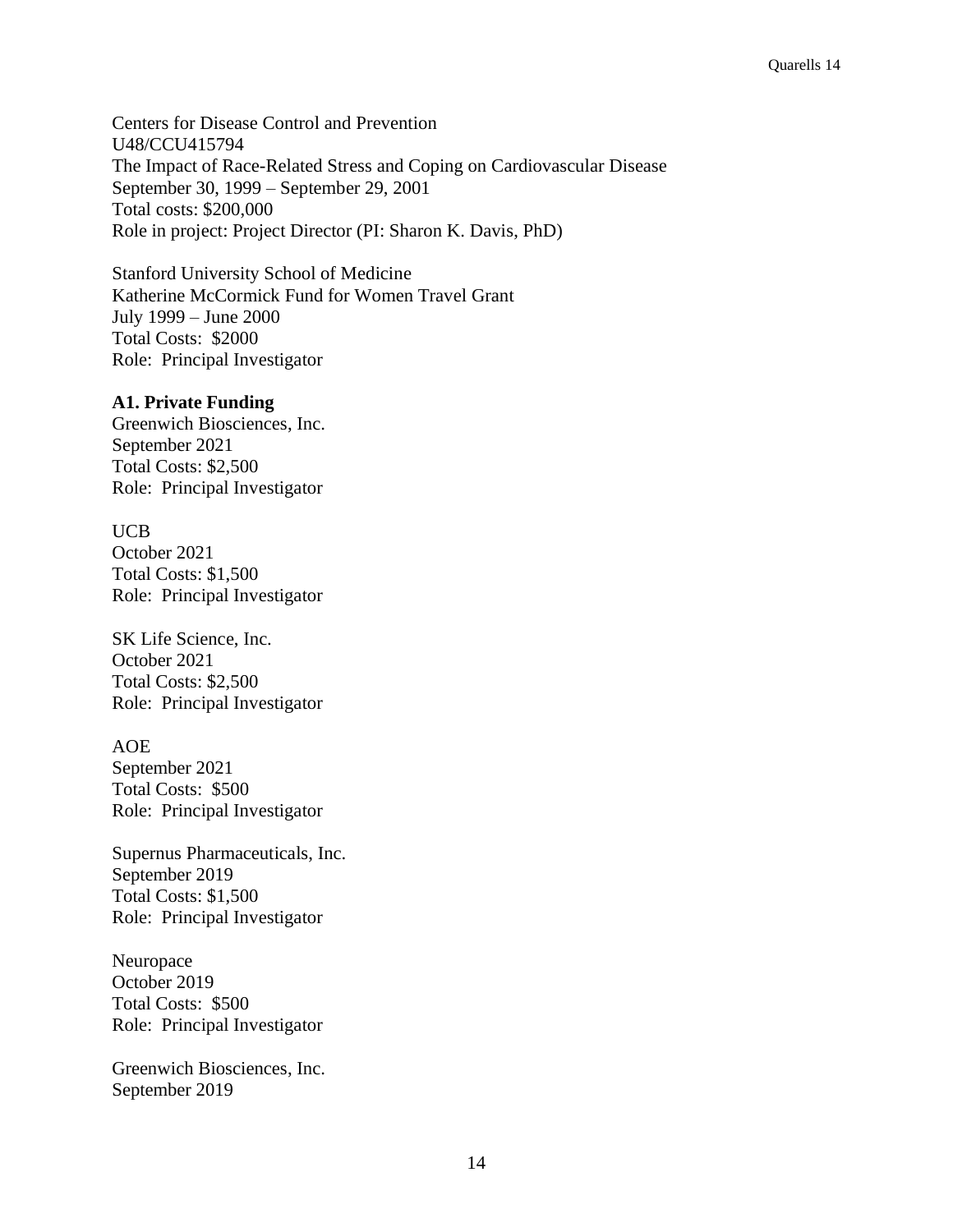\$2,500 Role: Principal Investigator

UCB October 2019 Total Costs: \$1,500 Role: Principal Investigator

PhRMA November 2019 Total Costs: \$1,000 Role: Principal Investigator

# **B. Publications - Articles**

- 1. Escoffery, C., Patel, A., Haardoerfer, R., Bamps, Y., McGee, R., Geiger, D., Quarells, R.C., Thompson, N.J., Anderson, M., LaFrance, W.C. "Reduction of the Adult Epilepsy Self-Management Measure Instrument (AESMMI)." Epilepsy & Behavior. 131:108692-7, Part A, 2022.
- 2. O'Kula, S.S., Briggs, F.B.S., Brownrigg, B., Sarna, K., Rosales, O., Shegog, R., Fraser, R.T., Johnson, E.K., **Quarells, R.C.**, Friedman, D., Sajatovic, M., Spruill, T.M. "Depression and Suicidality Among Hispanics with Epilepsy: Findings From the Managing Epilepsy Well (MEW) Network Integrated Database." Epilepsy & Behavior. 125:108388-96, 2021. PMID: 34798558.
- 3. Weber, M. B., Hassan, S., **Quarells, R.**, & Shah, M. "Pandemic of Diabetes and Prediabetes: Prevention and Control." Endocrinology and Metabolism Clinics of North America. 50(3):387-400, 2021. PMID: 34399952.
- 4. Sajatovic, M., Wilson, B., Shegog, R., Briggs, F., Escoffery, C., Jobst, B.C. Johnson, E., Fraser, R. T., **Quarells, R. C.,** Spruill, T. M. "The Managing Epilepsy Well (MEW) Network Database: Lessons Learned in Refining and Implementing an Integrated Data Tool in Service of a National U.S. Research Collaborative?" Epilepsy & Behavior. 115:107650, 2021. PMID: 33421855.
- 5. Escoffery, C., Johnson, L., McGee, R., Olorundare, E.I, Geiger, D., **Quarells, R.C.**, Thompson, N.J. "Epilepsy Self-Management Behaviors Among African Americans with Epilepsy." Epilepsy & Behavior. 109:107098, 2020. PMID: 32376207.
- 6. Sajatovic, M., Johnson, E., Fraser, R. T., Cassidy, K.A., Liu, H., Pandey, D. K., **Quarells, R. C.,** Scal, P., Schmidt, S., Shegog, R., Spruill, T. M., Janevic, M. R., Tatsuoka, C., Jobst, B.C. "Epilepsy Self-management for Depression: Aggregate Managing Epilepsy Well Network Findings." Epilepsia. 60(9):1921-1931, 2019. PMID: 31486072.
- 7. **Quarells, R.C.**, Spruill, T.M., Escoffery, C., Shallcross, A., Montesdeoca, J., Diaz, L., Payano, L., & Thompson, N.J. "Depression Self-Management in People with Epilepsy: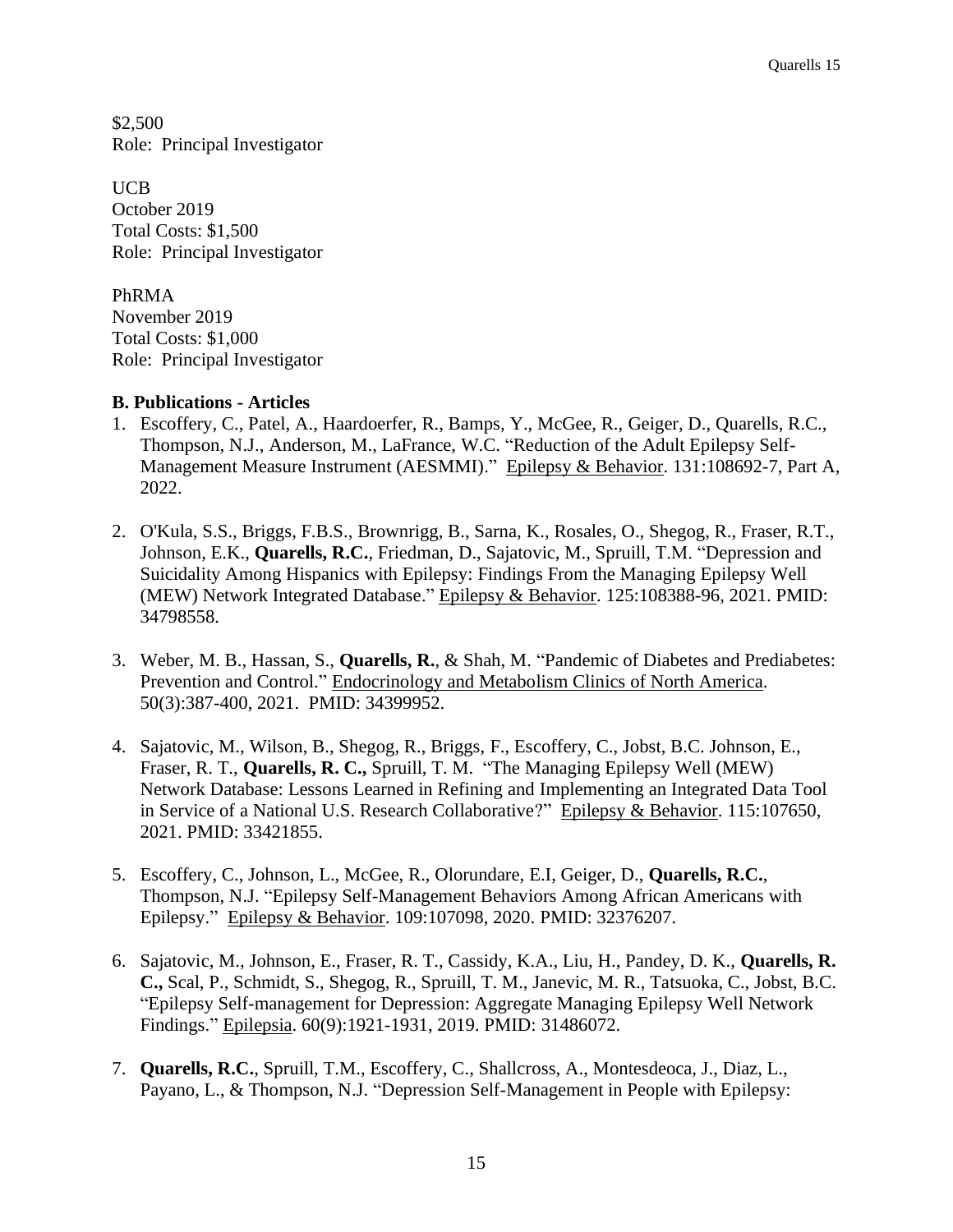Adapting Project UPLIFT For Underserved Populations." Epilepsy & Behavior 99:106422, 2019. PMID: 31371202.

- 8. McGee, R.E., Sajatovic, M., **Quarells, R.C.**, Johnson, E.K., Liu, H., Spruill, T.M., Fraser, R.T., Janevic, M., Escoffery, C., Thompson, N.J. "Depression and Quality of Life Among African Americans with Epilepsy: Findings From The Managing Epilepsy Well (MEW) Network Integrated Database. Epilepsy & Behavior. 94:301-306, 2019. PMID: 30975571
- 9. Zhao, X., Geng, X., Srinivasasainagendra, V., Chaudhary, N., Judd, S., Wadley, V., Gutiérrez, O.M., Wang, H., Lange, E., Lange, L., Woo, D., Unverzagt, F., Safford, M., Cushman, M., Limdi, N., **Quarells, R.C.**, Arnett, D.K., Irvin, M.R., Zhi, D. "A PheWAS Study of a Large Observational Epidemiological Cohort of African Americans: The REGARDS Study." BMC Medical Genomics. 12(Suppl 1):26, 2019. PMID: 30704471.
- 10. Gaye, A., Gibbons, G.H., Barry, C., **Quarells, R.C.**, Davis, S.K. "Influence of Socioeconomic Status on the Whole Blood Transcriptome in African Americans." PLoS One. 12(12):e0187290, 2017. PMID: 29206834.
- 11. Riestra, P., Gebreab, S.Y., Xu, R., Khan, R.J., **Quarells, R.C.**, Gibbons, G.H., Davis, S.K. "Obstructive Sleep Apnea Risk and Leukocyte Telomere Length in African Americans from the MH-GRID Study." Sleep Breathing Journal. 21(3):751-757, 2017. PMID: 28083855.
- 12. Sajatovic, M., Jobst, B.C., Shegog, R., Bamps, Y. A., Begley, C. E., Fraser, R. T., Johnson, E. K., Pandey, D. K., **Quarells, R. C.,** Scal, P., Spruill, T. M., Thompson, N. J., Kobau, R. "The Managing Epilepsy Well (MEW) Network: Advancing Self-Management Research and Dissemination to Reduce the Burden of Epilepsy." American Journal of Preventive Medicine. 52(3S3):S241–S245, 2017. PMID: 28215372.
- 13. Hunter-Jones J., Nellum A., Olorundare E., McCloud C., McCurdy M., McGee R., Davis C., Thompson N.J., and **Quarells R.C**. "Assessing The Cultural Appropriateness of UPLIFT For African Americans with Epilepsy: A Community Engaged Approach." Journal of the Georgia Public Health Association. 6(1):60-69, 2016. doi: 10.21633/jgpha.6.105
- 14. Peloso, G.M., Lange, L.A., Varga, T.V., Nickerson, D.A., Smith, J.D., Griswold, M.E., Musani, S., Polfus, L.M., Mei, H., Gabriel, S., **Quarells, R.C.,** Altshuler, D., Boerwinkle, E., Daly, M.J., Neale, B., Correa, A., Reiner, A.P., Wilson, J.G., Kathiresan, S. "Association of Exome Sequences with Cardiovascular Traits Among Blacks in the Jackson Heart Study." Circulation: CV Genetics. 9(4):368-74, 2016. PMID: 27422940.
- 15. Gebreab, S.Y., Riestra, P., Gay, A., Khan, R., Xu, R., Davis, A., **Quarells, R**., Davis, S., Gibbons, G. "Perceptions of Neighborhood Environment Are Associated With Shorter Telomere Length In African American Women." Psychoneuroendocrinology. 69:90-97, 2016. PMID: 27070760.
- 16. Horbal, SR, Seffens, W., Davis, A.R., Gibbons, G.H., **Quarells, RC**, Bidulescu, A. "Associations of Apelin, Visfatin, and Urinary 8-Isoprostane with Severe Hypertension in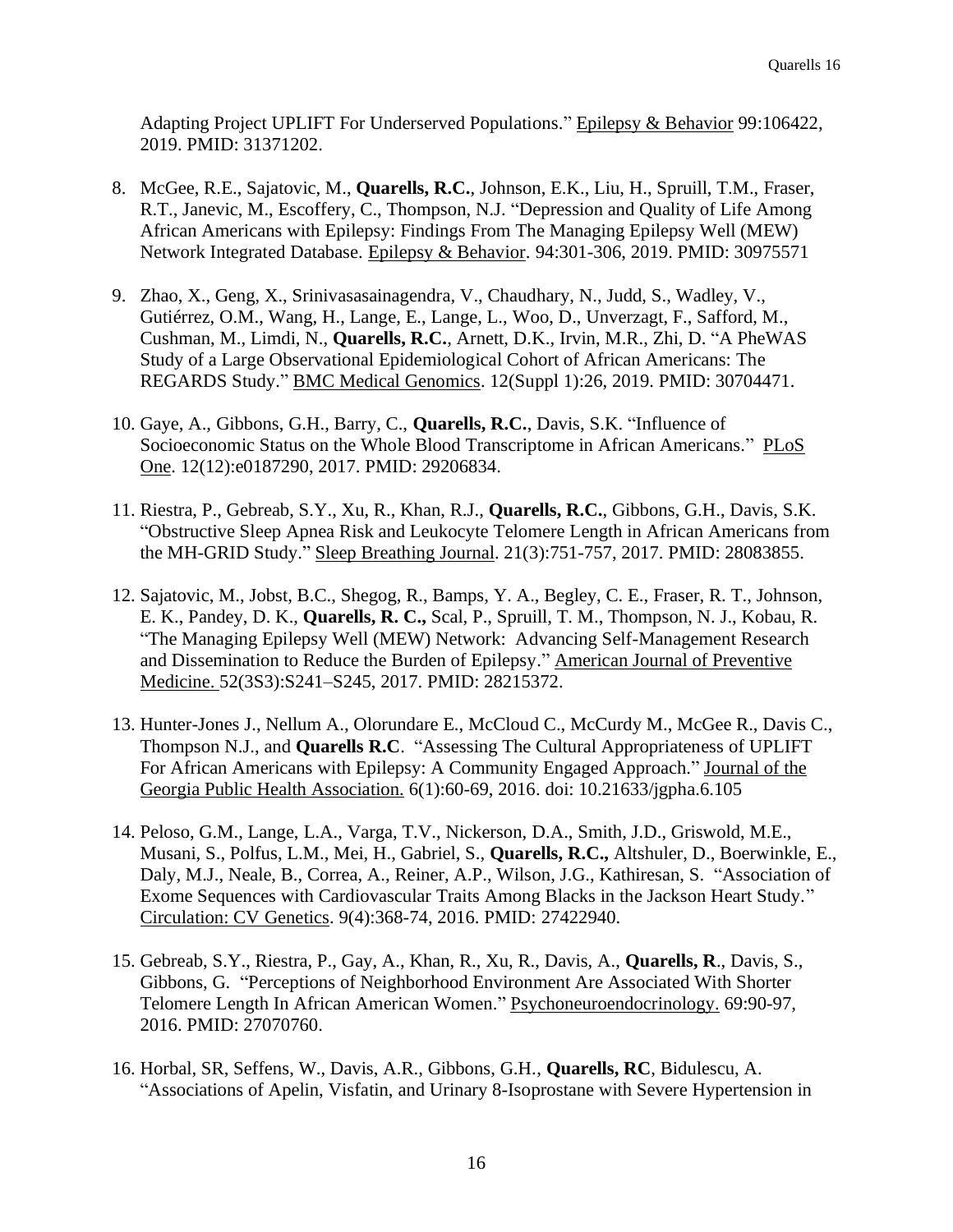African Americans: the MH-GRID Study." American Journal of Hypertension. 29(7):814- 820, 2016. PMID: 26869250.

- 17. Naik, R.P., Derebail, V.K., Grams, M.E., Franceschini, N., Auer, P.L., Peloso, G.M., Young, B.A., Lettre, G., Peralta, C.A., Katz, R., Hyacinth, H.I., **Quarells, R.C.**, Grove, M.L., Bick, A.G., Fontanillas, P., Rich, S.S., Smith, J.D., Boerwinkle, E., Rosamond, W.D., Ito, K., Lanzkron, S., Coresh, J., Correa, A., Sarto, G.E., Key, N.S., Jacobs, D.R., Kathiresan, S., Bibbins-Domingo, K., Kshirsagar, A.V., Wilson, J.G., Reiner, A.P. "Association of Sickle Cell Trait With Chronic Kidney Disease and Albuminuria in African Americans." Journal of the American Medical Association. 312(20):2115-2125, 2014. PMID: 25393378.
- 18. Davis, S.K., Gebreab, S., **Quarells, R.** and Gibbons, G.H. "Social Determinants of Cardiovascular Health Among Black and White Women Residing in Stroke Belt and Buckle Regions of the South**."** Ethnicity & Disease. 24:133-143, 2014. PMID: 24804357.
- 19. Davis, S.K., **Quarells, R.C.,** Gibbons, G. "A comprehensive cardiovascular disease lifestyle treatment controlled trial among high-risk African Americans." Open Journal of Preventive Medicine*.* 3(9):526-533, 2013. PMID: 24955290.
- 20. **Quarells, R.C.,** Liu, J., and Davis, S.K. "Social Determinants of Cardiovascular Disease Risk Factor Presence Among Rural and Urban Black and White Men." Journal of Men's Health*.* 9(2):120–126, 2012. PMID: 22902779.
- 21. Duncan, D., **Quarells, R.C.**, Din-Dzietham, R., Arroyo, C., Davis, S.K. "Physical Activity and Incident Hypertension Among Blacks: No Relationship? [letter to editor]." Preventing Chronic Disease 2006 Jul. Available from: URL: [http://www.cdc.gov/pcd/issues/2006/jul/05\\_0197.htm.](http://www.cdc.gov/pcd/issues/2006/jul/05_0197.htm) PMID: 16776870.
- 22. Davis, S., Liu, Y., **Quarells, R.C.**, Din-Dzietham, R. "Stress-related discrimination and hypertension likelihood in a population-based sample of African Americans: The Metro Atlanta Heart Disease Study." Ethnicity & Disease. 15:585-593, 2005. PMID: 16259480.
- 23. Duncan, D.T., **Quarells, R.C.**, Jones, D.J. "Approaching Health Equity [letter to the editor]." Journal of the National Medical Association. 97:584-585, 2005. PMID: 15868781.
- *24.* Din-Dzietham, R., Nembhard, W.N., **Collins, R.,** Davis, S.K. "Perceived Stress Following Race-Based Discrimination at Work is Associated with Hypertension in African Americans. The Metro Atlanta Heart Disease Study, 1999-2001." Social Science and Medicine. 58:449-461, 2004. PMID: 14652043.
- 25. **Collins, R.**, Lee, R.E., Albright, C.L., King, A.C. "Ready to be Physically Active? The Effects of a Course Preparing Low Income Multiethnic Women to be More Physically Active." Health Education & Behavior. 31:47-64, 2004. PMID: 14768657.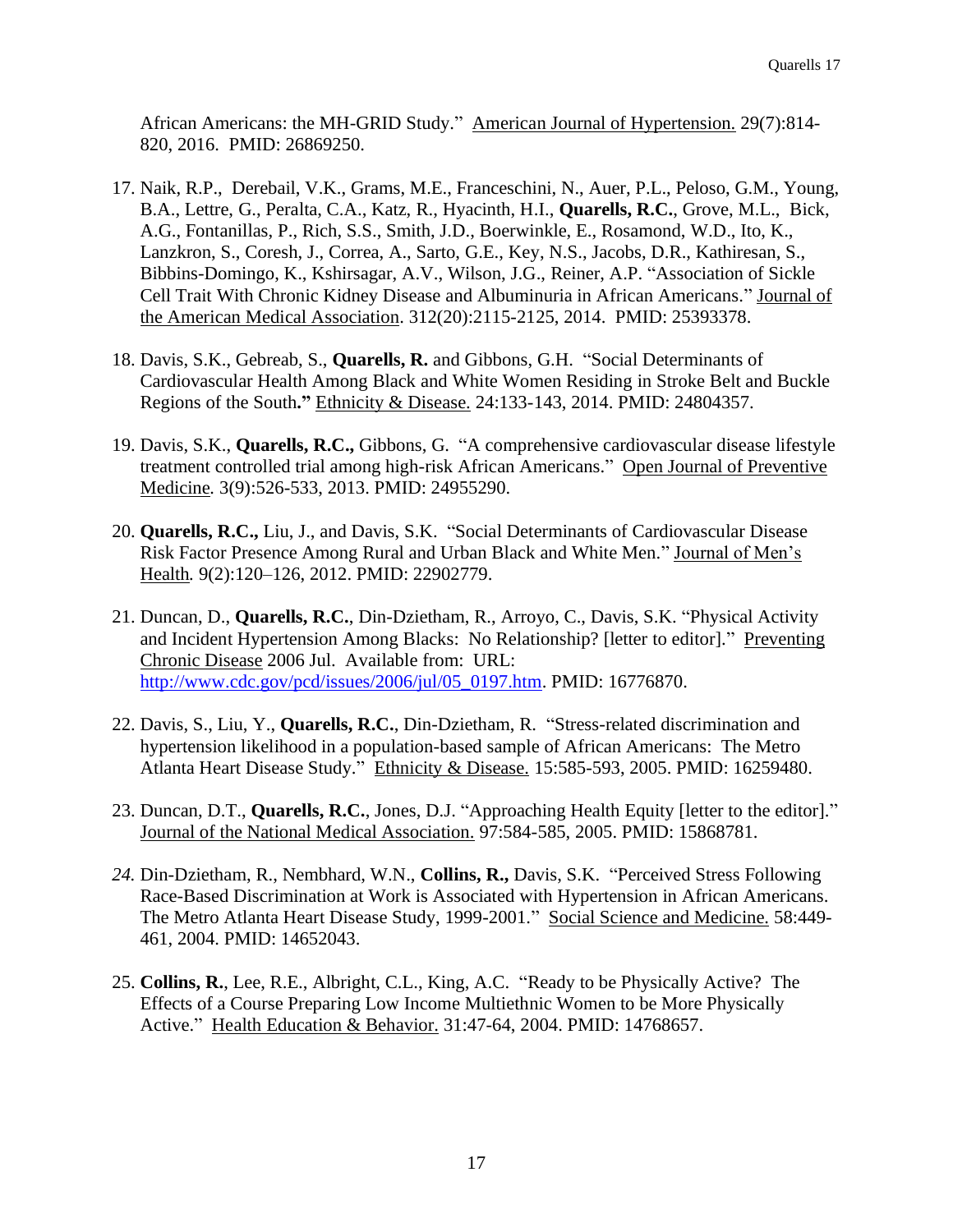- 26. **Collins, R**. & Winkleby, M. "African Americans Subgroups at High and Low Risk for Hypertension: A Signal Detection Analysis of NHANES III, 1988-1991." Preventive Medicine. 35:303-312, 2002. PMID: 12453706.
- 27. King, A.C., Atienza, A., Castro, C., **Collins, R.** "Physiological and Affective Responses to Family Caregiving in the Natural Setting in Wives Versus Daughters." International Journal of Behavioral Medicine. 9:176-194, 2002. PMID: 12360836
- 28. Atienza, A., **Collins, R.**, King, A.C. "The Mediating Effects of Situational Control on Social Support and Mood Following a Stressor: A Prospective Study of Dementia Caregivers in Their Natural Environments." Journal of Gerontology: Social Sciences, 56:S129-S139, 2001. PMID: 11316838

# **Publications Prior to Appointment at Morehouse School of Medicine**

- 29. Behera, S.K., Winkleby, M. & **Collins, R.** "Cardiovascular Risk as Perceived by Low Income African Americans: A focus Group Study." American Journal of Health Promotion. 14:301-305, 2000. PMID: 11009856
- 30. Morris-Prather, C. E., Harrell, J. P., **Collins, R.**, Leonard, K., Boss, M. and Lee, J. "Gender Differences in Mood Physiological Responses toward Socially Stressful Stimuli." Journal of Ethnicity and Disease. 6:123-131, 1996. PMID: 8882841

# *Book Chapters*

- 1. Baltrus PT, Daniels EC, Mack DH, **Quarells RC**. "Trends in physical activity in the U.S. before and during the current financial crisis." Physical Education and Learning: An Introduction. Edited by G. T. Papanikos. Athens, Greece: ATINER, 2013.
- 2. Davis SK, **Quarells RC**, Gibbons GH. (2009) "Hypertension in African American Communities." Health Issues in the Black Community. Edited by Ronald Braithwaite, Sandra E. Taylor and Henrie Treadwell. San Francisco, CA: Jossey-Bass, 2009.

# *Publications - Newsletter*

- 1. Martin, J., Bell, A., Geiger, D., & **Quarells. R. C.** "The unexpected benefit of seizure recognition and first aid training." Prevention Research: Building Healthy Communities Together Newsletter. Summer 2021.
- 2. Price, M., Geiger, D., Beavers, N., & **Quarells. R. C.** "Depression: A common problem for people living with epilepsy." Angels of Epilepsy Newsletter*.* May 2020.
- 3. Geiger, D., Gray, A., Howard, D., & **Quarells. R. C.** "The Project UPLIFT program addressing the mental health of blacks with epilepsy in Georgia." Angels of Epilepsy Newsletter*.* June 2019.
- 4. **Quarells, R.C.**, Heath, D. "Improving Mental Health Among Blacks Living with Epilepsy in Georgia." Prevention Research: Building Healthy Communities Together Newsletter. 23(1):2, 2018.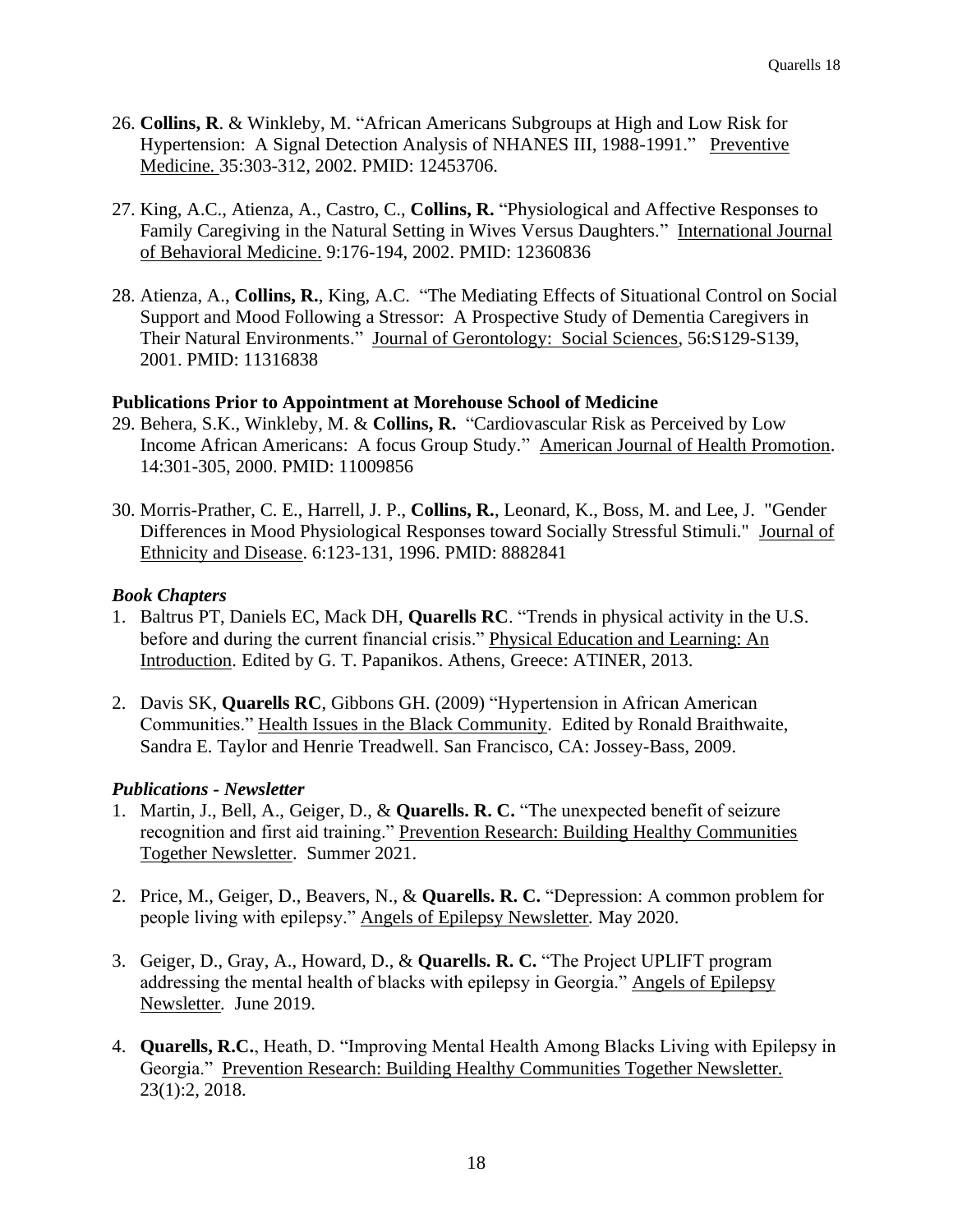# **Publication Prior to Appointment at Morehouse School of Medicine**

5. Morris, C.E., **Collins, R.**, Boss, M.A., Gilbert, L., Jeffries, K. and Harrell, J. "The Effect of Racially Noxious and Neutral Vignettes: Dimensions of Mood, Personality and Physiological Responsivity." Psych Discourse. 23(8):10, 1992.

# *Presentations*

"Georgia CEAL Translational Research and Response: Baseline Research Findings Informing Pandemic Inequities." Tabia Henry Akintobi, Robert Bednarcyk, Katherine Lovell, Sedessie Spivey, **Rakale Quarells**, Christina Evans, Kaleb Whitfield, Wendy Jefferson, Saadia Khizer, Virginia Floyd, Brittany Taylor, & Mohamed Mubasher. [*Oral Presentation*, 2022 Southeast Regional Clinical and Translational Science Conference, March 3, 2022, Pine Mountain, GA.]

"Exploring Perceptions in African American Men with Heart Failure; Qualitative Findings from Focus Groups." Fadi Aziz, Samantha Mitchell, Demetrius Geiger, **Rakale Quarells**. [*Oral Presentation*, 2020 Summer Medical Student Program, July 20, 2020, Morehouse School of Medicine, Atlanta, GA.]

"Is Level of Mindfulness Associated with Depression in African American Men with Heart Failure." Samantha Mitchell, Fadi Aziz, Demetrius Geiger, **Rakale Quarells**. [*Oral Presentation,* 2020 Summer Scholars Program, July 20, 2020, Morehouse School of Medicine, Atlanta, GA.]

"The Impact of Depression on Healthcare Utilization among Black Adults with Epilepsy in Georgia." Demetrius Geiger, Darryl Howard, **Rakale C. Quarells**. [*Poster Presentation*, 3 rd Annual Georgia Clinical & Translational Science Conference, February 28, 2020, Pine Mountain, GA.]

"Self-management behaviors among African Americans with Epilepsy." Cam Escoffery, Leslie Johnson, Robin McGee, PhD, Demetrius Geiger, **Rakale C. Quarells**, Nancy Thompson, PhD. [*Poster Presentation,* 2019 American Epilepsy Society's Annual Meeting, December 4, 2019. Baltimore, MD.]

"Recruitment of African American Adults with Epilepsy for a Behavioral Intervention in Georgia." Darryl Howard, Demetrius Geiger, Ambiir Gray, Nancy J. Thompson, **Rakale C. Quarells**. [*Poster Presentation,* 2019 American Epilepsy Society's Annual Meeting, December 4, 2019. Baltimore, MD.]

"Self-Management for People with Epilepsy: Project UPLIFT." **Rakale C. Quarells**. (June 23, 2019). [*Oral Presentation*, Caribbean Heritage Presentation, Saint Timothy Episcopal Church, Atlanta, GA.]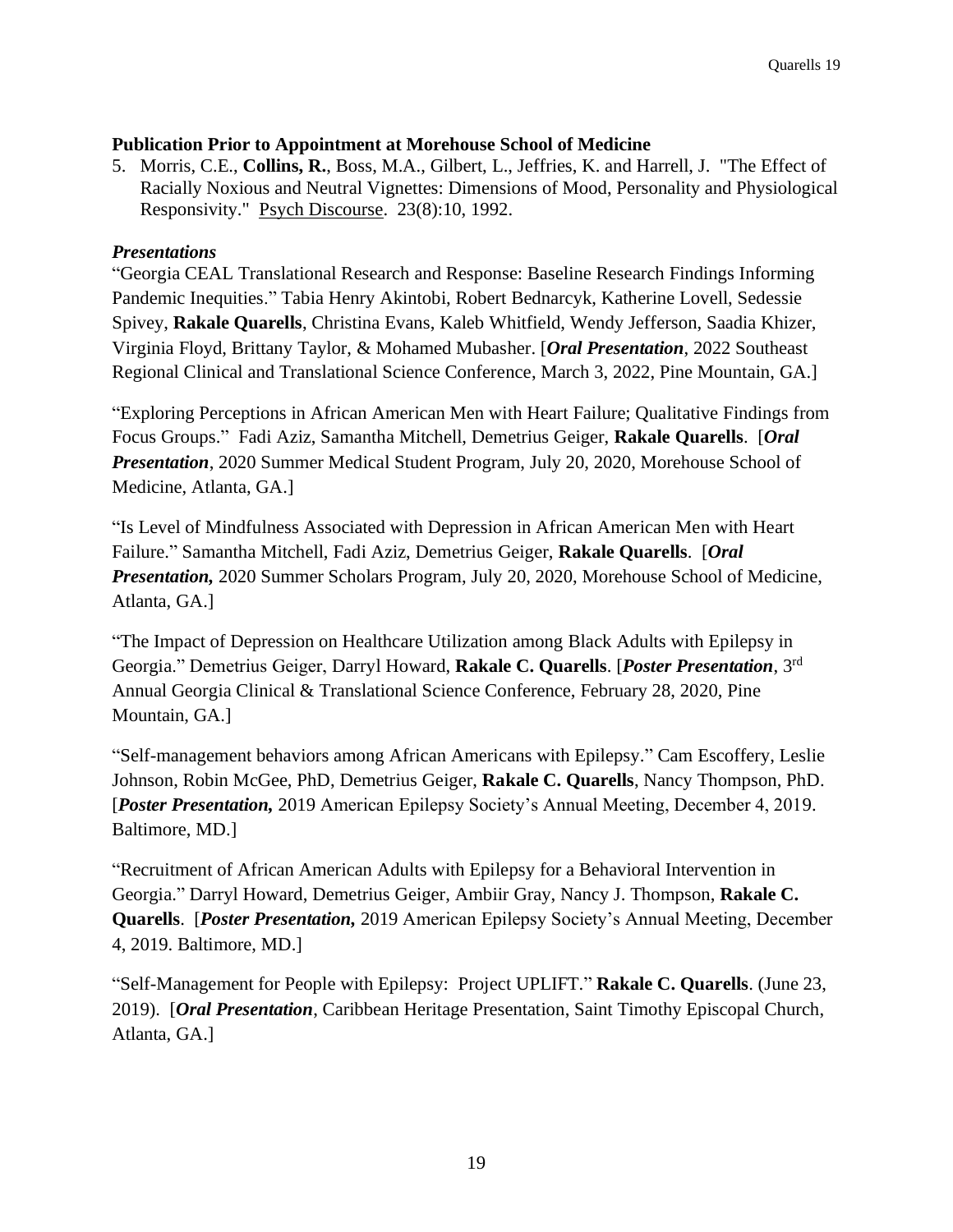"Project UPLIFT: A Distance Delivered MBCT Intervention for Depression in People with Epilepsy." **Rakale Quarells**. [*Oral Presentation*, Emory University Hospital Radiology Grand Rounds, May 1, 2019, Atlanta, GA.]

"Comparing the Reach of Online versus Traditional Recruitment Strategies Targeting African American Adults with Epilepsy." Leslie Johnson, PhD, Robin McGee, Demetrius Geiger, **Rakale C. Quarells**, Nancy J. Thompson, & Cam Escoffery. [*Poster Presentation*, Georgia Clinical and Translational Science Alliance, 4th Biennial Community Engagement Forum, April 2019, Atlanta, GA.]

"Project UPLIFT: A Distance Delivered MBCT Intervention for Depression in People with Epilepsy." **Rakale Quarells**. [*Oral Presentation*, Epilepsy Foundation of America Skills Building Institute, March 25, 2019, Atlanta, GA.]

"Community Engagement and Health Disparities in Clinical and Translational Research Course: A Joint Academic Institution Approach." **Rakale C. Quarells**, Winifred W. Thompson, Elleen Yancey, Latrice Rollins, PhD, and Tabia H. Akintobi. [*Poster Presentation*, Association for Clinical and Translational Science Annual Meeting, March 6, 2019, Washington, DC]

"Lessons Learned for Rural Recruitment in Southwest Georgia." Darryl Howard, Demetrius Geiger, & **Rakale Quarells**. [*Poster Presentation*, 2nd Annual Georgia Clinical & Translational Science Conference, February 28, 2019, Pine Mountain, GA.]

"Lifestyle Epilepsy Self-Management in African American Adults with Epilepsy and Depression." Jade Chambers-Blair, Demetrius Geiger, Ambiir Gray, Nijah Burris, Jasmine Hawkins, Darryl Howard, Leslie Johnson, Nancy J. Thompson, **Rakale C. Quarells**. [*Poster* **Presentation**, 2nd Annual Georgia Clinical & Translational Science Conference, February 28, 2019, Pine Mountain, GA.]

"The Association between Anxiety and the Medication Management Skills of African Americans with Epilepsy." Ambiir Gray, Robin McGee, Gemechu Gerbi, & **Rakale Quarells**. [*Poster Presentation,* 2019 The Morehouse School of Medicine Curtis Parker Student Research Symposium, February 13, 2019, Atlanta, Georgia.]

"Lessons Learned for Rural Recruitment in Southwest Georgia." Darryl Howard, Demetrius Geiger, & **Rakale Quarells**. [*Poster Presentation,* 2019 The Morehouse School of Medicine Curtis Parker Student Research Symposium, February 13, 2019, Atlanta, Georgia.]

"Determining If Information Management is Associated with Seizure Frequency Among African Americans with Epilepsy." Jasmine Hawkins, Demetrius Geiger, Darryl Howard, Daniel Whitaker, and **Rakale C. Quarells**. [*Poster Presentation,* 2019 The Morehouse School of Medicine Curtis Parker Student Research Symposium, February 13, 2019, Atlanta, Georgia.]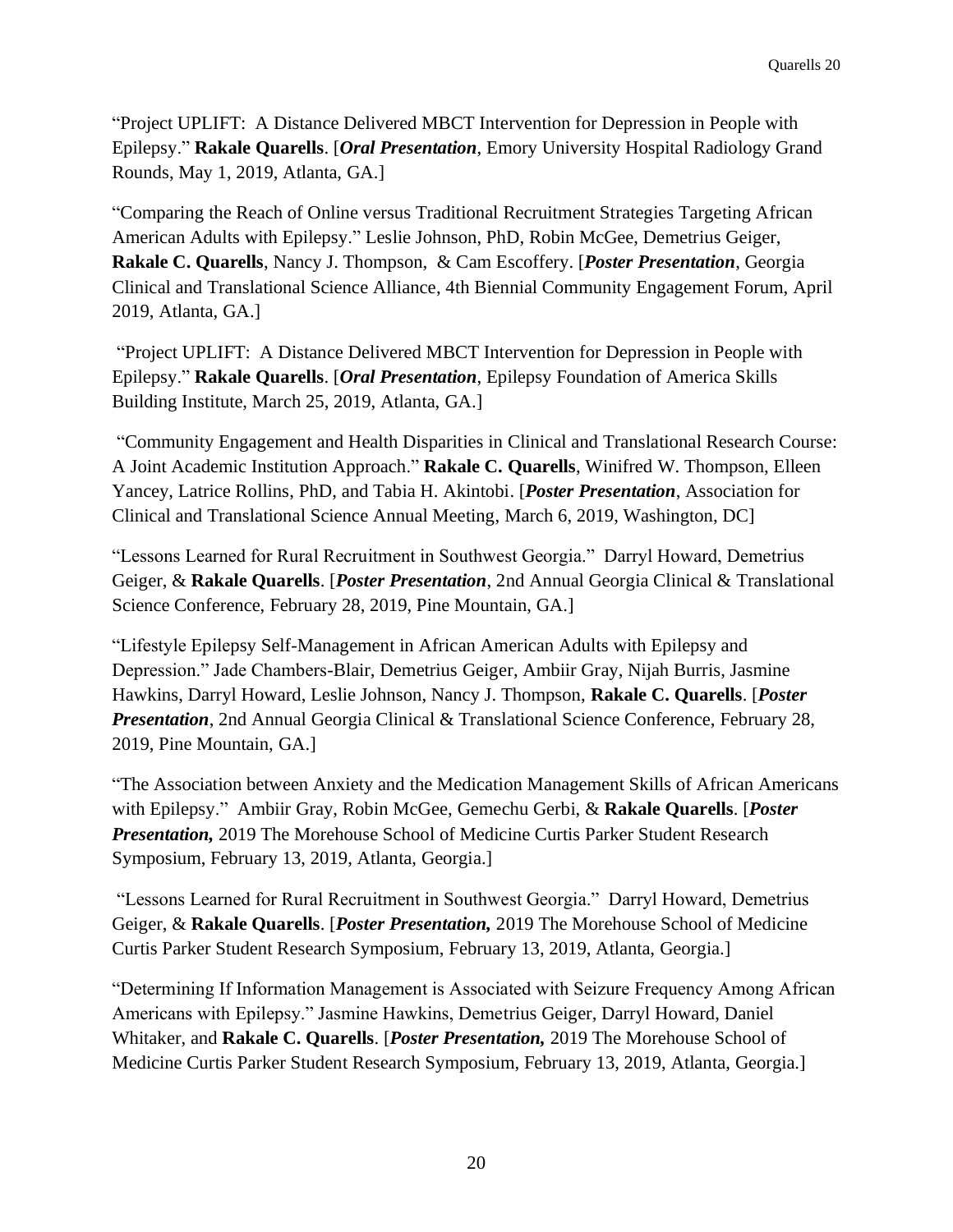"Lifestyle Epilepsy Self-Management in African American Adults with Epilepsy and Depression." Jade Chambers-Blair, Ambiir Gray, Nijah Burris, Jasmine Hawkins, Demetrius Geiger, Leslie Johnson, Nancy J. Thompson, **Rakale C. Quarells**. [*Poster Presentation*, American Epilepsy Society (AES) 2018 Annual Meeting, December 1, 2018, New Orleans, LA.]

"The need for improved outreach to African Americans with epilepsy: Qualitative findings from focus groups." Robin E. McGee, Demetrius Geiger, Nancy J. Thompson, and **Rakale C. Quarells**. [*Oral Presentation,* 17th Biennial Conference of the International Society for Justice Research, July 26, 2018. Atlanta, GA.]

"Project UPLIFT: A distance delivered mindfulness-based intervention to address depression among diverse populations." Ann M. DiGirolamo, **Rakale C. Quarells**, Nancy J. Thompson. [*Poster Presentation,* 39th Annual Meeting and Scientific Sessions of the Society of Behavioral Medicine, April 11-14, 2018. New Orleans, LA.]

"Commonalities Among Marginalized Subgroups of People with Epilepsy." Demetrius Geiger, Ashley Tolbert, Robin McGee, Martha Sajatovic, Kendra Hearn, Peter Scal, Tanya Spruill, Nancy J. Thompson, **Rakale C. Quarells**. [*Poster Presentation,* 2017 American Epilepsy Society's Annual Meeting, December 4, 2017. Washington, DC.]

"Evaluation of Recruitment Strategies Used in Epilepsy Research: A Systematic Literature Review." Ashley Tolbert, Demetrius Geiger, Robin McGee, Nancy J. Thompson, **Rakale C. Quarells**. [*Poster Presentation,* 2017 American Epilepsy Society's Annual Meeting, December 4, 2017. Washington, DC.]

"Self-Management Programs of the Managing Epilepsy Well Network." **Rakale C. Quarells,** Erica Johnson, Peter Scal, Samantha Schmidt. [Discovery Center Presentation - *Oral Presentation,* 2017 American Epilepsy Society's Annual Meeting, December 4, 2017. Washington, DC.]

"CTSA-RCMI Interdisciplinary Exchange and Genetic Research." Ivelisse Rivera; Denisse Vega-Ocasio; Jonathan Riel; Jose E. Guerrero-Bravo; Joshua M. Astern; Shawn P. Murphy; Carmen M. Velez-Vega; Men-jean Lee; **Rakale C. Quarells**, Timothy D.V. Dye. [*Poster Presentation,* RCMI Translational Science 2017 Conference, November 2017, Washington, DC.]

"Project UPLIFT: Mindfulness-based Intervention for Prevention of Depression and Other Disorders." Nancy Thompson, Ann DiGirolamo, Delia Lang, Robin McGee, **Rakale C. Quarells**. [*Panel Presentation,* Department of Behavioral Health and Developmental Disabilities – Behavioral Health Symposium 2017 Conference, October 2017, Lake Lanier, GA.]

"Incorporating clinical engagement into a clinical research study: Lessons learned from a study of the determinants and consequences of secondhand smoke exposure in African American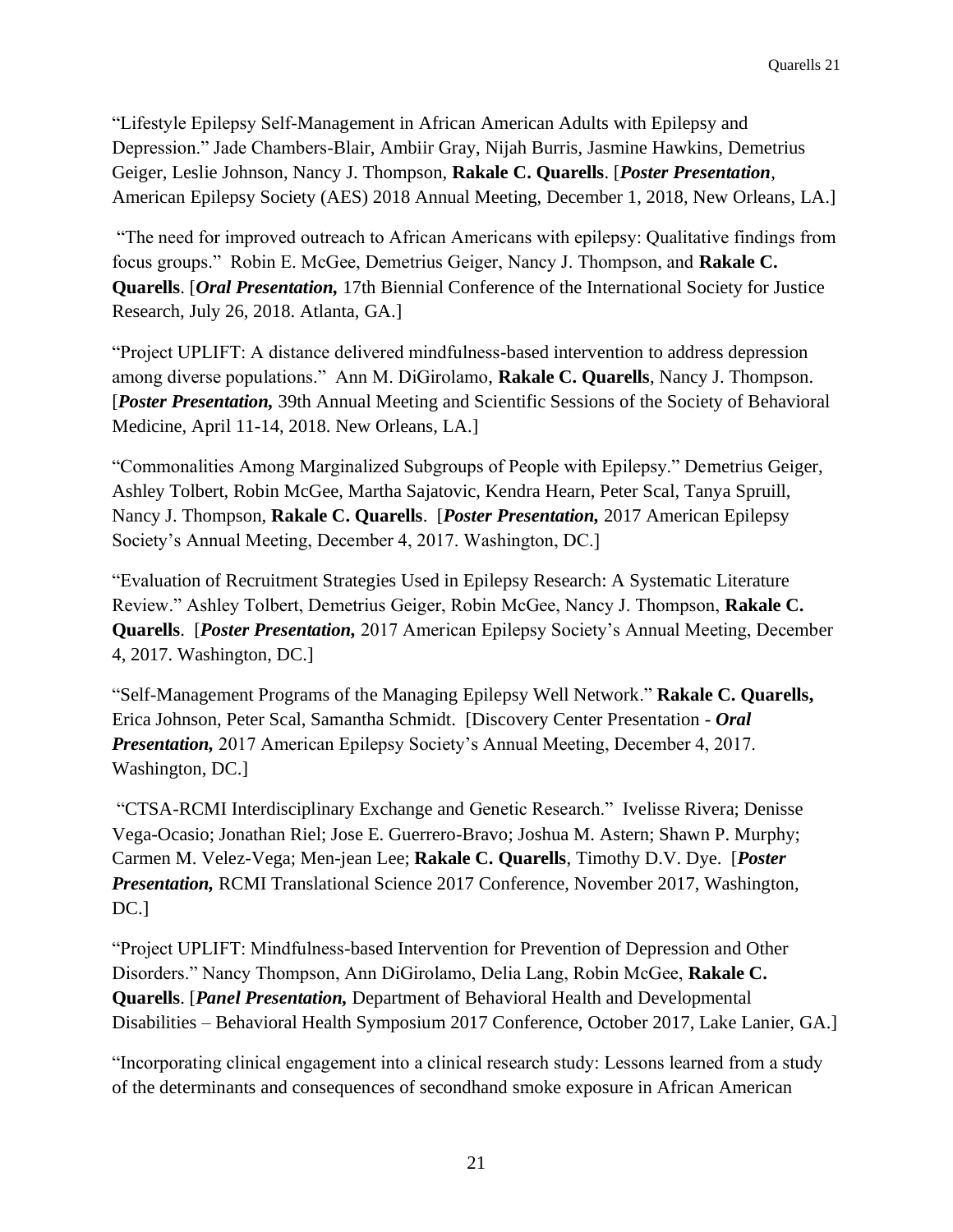children." Elizabeth I. Olorundare, April L. Nellum, Lauren Ahart, LeRoy Reese, Beatrice Gee, Marilyn Foreman, **Rakale Quarells**. [*Poster Presentation*, 2017 Southeastern Pediatric Research Conference, June 2017, Atlanta, GA.]

"Examining Zip Code as an Income Indicator in Gentrified Atlanta." Kendra Hearn, Lauren Ahart, April Nellum, Elizabeth Olorundare, Demetrius Geiger, **Rakale Quarells**. [*Recipient of the John Ruffin Student Investigator Award*, Xavier University of Louisiana College of Pharmacy 10th Health Disparities Conference, March 2017, New Orleans, LA.]

"You were [just] in a little funk: A qualitative exploration of stress, stigma, and depression as experienced by African Americans living with seizure disorder/epilepsy in Georgia." Josalin Hunter-Jones, April L. Nellum, Robin E. McGee, Elizabeth I. Olorundare, Candace McCloud, Contessa Davis, **Rakale C. Quarells**, Nancy J. Thompson. [*Poster Presentation*, Xavier University of Louisiana College of Pharmacy 10th Health Disparities Conference, March 2017, New Orleans, LA.]

"Using Cognitive Interviews to Adapt an Epilepsy Self-Management Instrument for African Americans." Elizabeth I. Olorundare, April L. Nellum, Candace McCloud, Robin E. McGee, Josalin Hunter-Jones, Nancy J. Thompson, **Rakale C. Quarells**, Cam Escoffery. [*Poster Presentation*, Xavier University of Louisiana College of Pharmacy 10th Health Disparities Conference, March 2017, New Orleans, LA.]

"Assessing the cultural appropriateness of a mindfulness-based cognitive therapy intervention for African Americans with Epilepsy." Robin E. McGee, April L. Nellum, Josalin Hunter-Jones, Candace McCloud, Nancy J. Thompson, **Rakale C. Quarells**. [*Poster Presentation,* 2016 American Epilepsy Society's Annual Meeting, December 4, 2016. Houston, TX.]

Determining the Knowledge Gaps Identified by African Americans Living with Epilepsy. Lauren J. Ahart, April L. Nellum, **Rakale C. Quarells**. [*Poster Presentation,* Project Imhotep Student Research Poster Presentations, July 2016. Atlanta, GA.]

"Adapting Mindfulness-Based Interventions for Minority Populations," Amanda J. Shallcross, **Rakale C. Quarells,** Tanya Spruill. [*Panel Presentation,* Society of Behavioral Medicine 37th Annual Meeting and Scientific Sessions, Washington, DC. March 2016.]

"Community engagement and health disparities in clinical and translational research course." **Rakale C. Quarells**, Winifred W. Thompson, Elleen M. Yancey. [*Poster Presentation,*  Association for Clinical and Translational Science Annual Meeting, Washington, DC. April 2015.

"Associations of Resistant Hypertension with Apelin, Visfatin and Urinary 8-Isoprostane: The MH-GRID Study." Steven R Horbal, **Rakale C. Quarells**, Aurelian Bidulescu. [*Oral*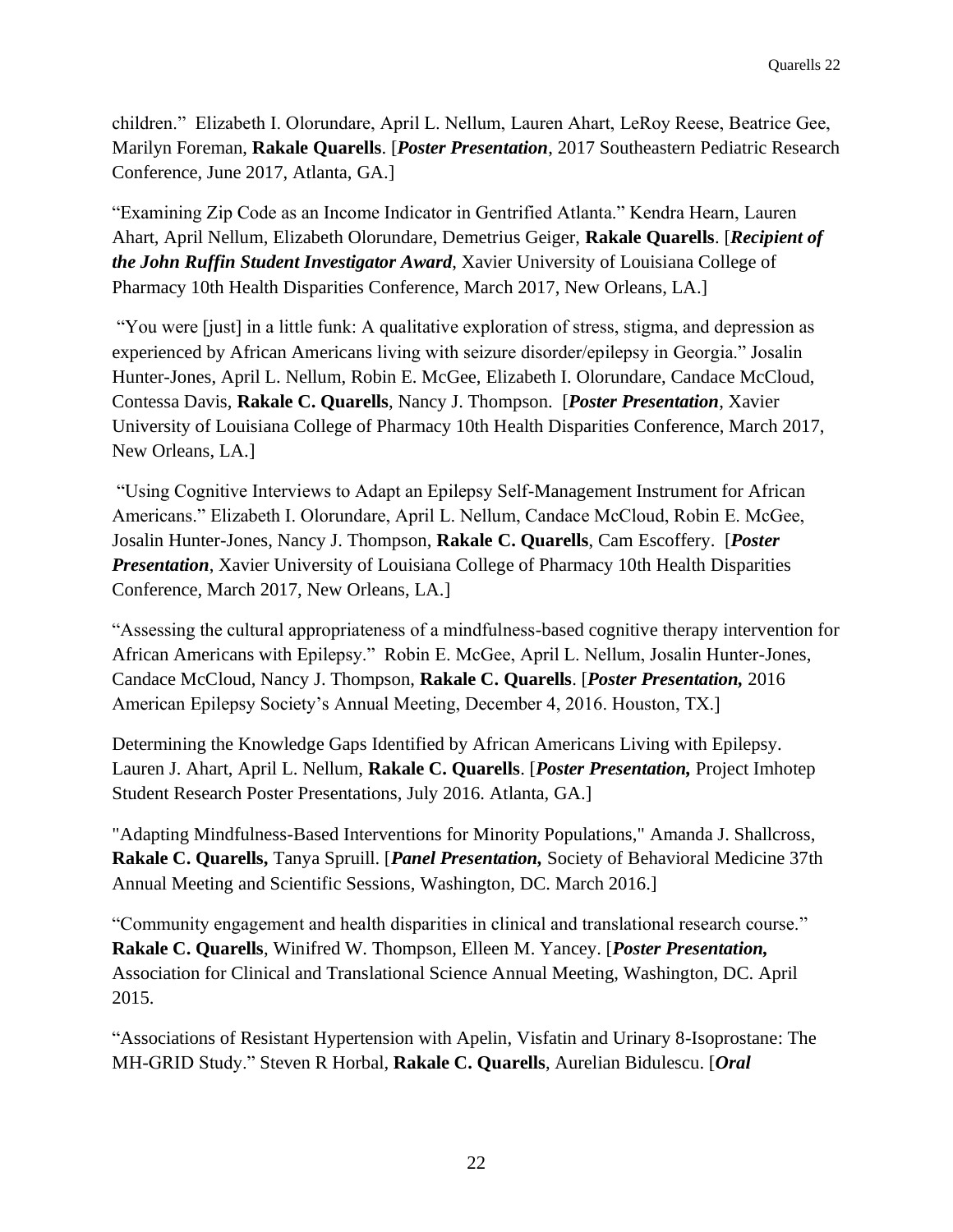*Presentation,* Cardiovascular Disease Prevention – 13th Annual Prevention Symposium, Orlando, FL, February 2015.]

"Socioeconomic Status and its Affect on Respiratory Disease in Children." Serena N. Robinson, Venice E. Haynes, Ezinne C. Nwankwo, Irene O. Gamra, Beatrice E. Gee, Marilyn G. Foreman, **Rakale C. Quarells.** [*Poster Presentation,* National Institute on Minority Health and Health Disparities Grantees' Conference, Washington, DC, December 2014.]

"Alignment to an Ancestry Specific Reference Genome Discovers Additional Variants among the MH-GRID Cohort." Ryan A. Neff, Gary H. Gibbons, **Rakale Quarells,** J. Vargas, Adam R. Davis. [*Oral Presentation,* National Institute on Minority Health and Health Disparities Grantees' Conference, Washington, DC, December 2014.]

"Alignment to an Ancestry Specific Reference Genome Discovers Additional Variants Among The MH-GRID Cohort." Adam R. Davis, Ryan A. Neff, Jose Vargas, **Rakale Quarells**, Minority Health-GRID Network, and Gary H. Gibbons. [*Oral Presentation,* National Institute on Minority Health and Health Disparities Grantees' Conference, Washington, DC, December 2014.]

"Attitudes and Perspectives on Genomic Research and Data Sharing." Venice E. Haynes, **Rakale C. Quarells,** Leslyn Wong, Charmaine Royal, and Stephanie D. Fullerton. [*Poster Presentation,* 7th Annual Conference on Health Disparities, St. Thomas, Virgin Islands, November 2013.]

"Perspectives of African Americans Participating in Genomic Research." Venice E. Haynes, Leslyn Wong, Charmaine Royal, Stephanie D. Fullerton, and **Rakale C. Quarells**. [*Poster*  **Presentation,** 2<sup>nd</sup> Annual Health Disparities in Genomic Medicine Conference, San Francisco, CA, May 2013.]

"African Americans Attitudes, Opinions and Perspectives on Data Sharing in Genomic Research." Venice E. Haynes, Leslyn Wong, Charmaine Royal, Stephanie D. Fullerton, and Rakale C. Quarells. [*Poster Presentation*, 2<sup>nd</sup> Annual Health Disparities in Genomic Medicine Conference, San Francisco, CA, May 2013.]

"Social Determinants Of Behavioral Risk Factors Among Rural And Urban Men." Jinnan Liu, **Rakale Quarells**, Sharon Davis. [*Poster Presentation,* 2012 RCMI Conference, San Juan, Puerto Rico, December 2012.]

"Demonstrations to a Robot Exercise Coach, Using Mixed Reality to Map Human Exercise" A. Howard, L. Roberts, S. Garcia, **Rakale Quarells.** International Symposium on Mixed and Augmented Reality, Atlanta, GA, November 2012.

"Community Youth Mapping: Identifying Youth Related Resources in the Atlanta Promise Neighborhood." **Rakale C. Quarells** and Rhonda C. Holliday. Preconference Oral Presentation at the 11th Annual Primary Care and Prevention Conference, Atlanta, GA, September 2011.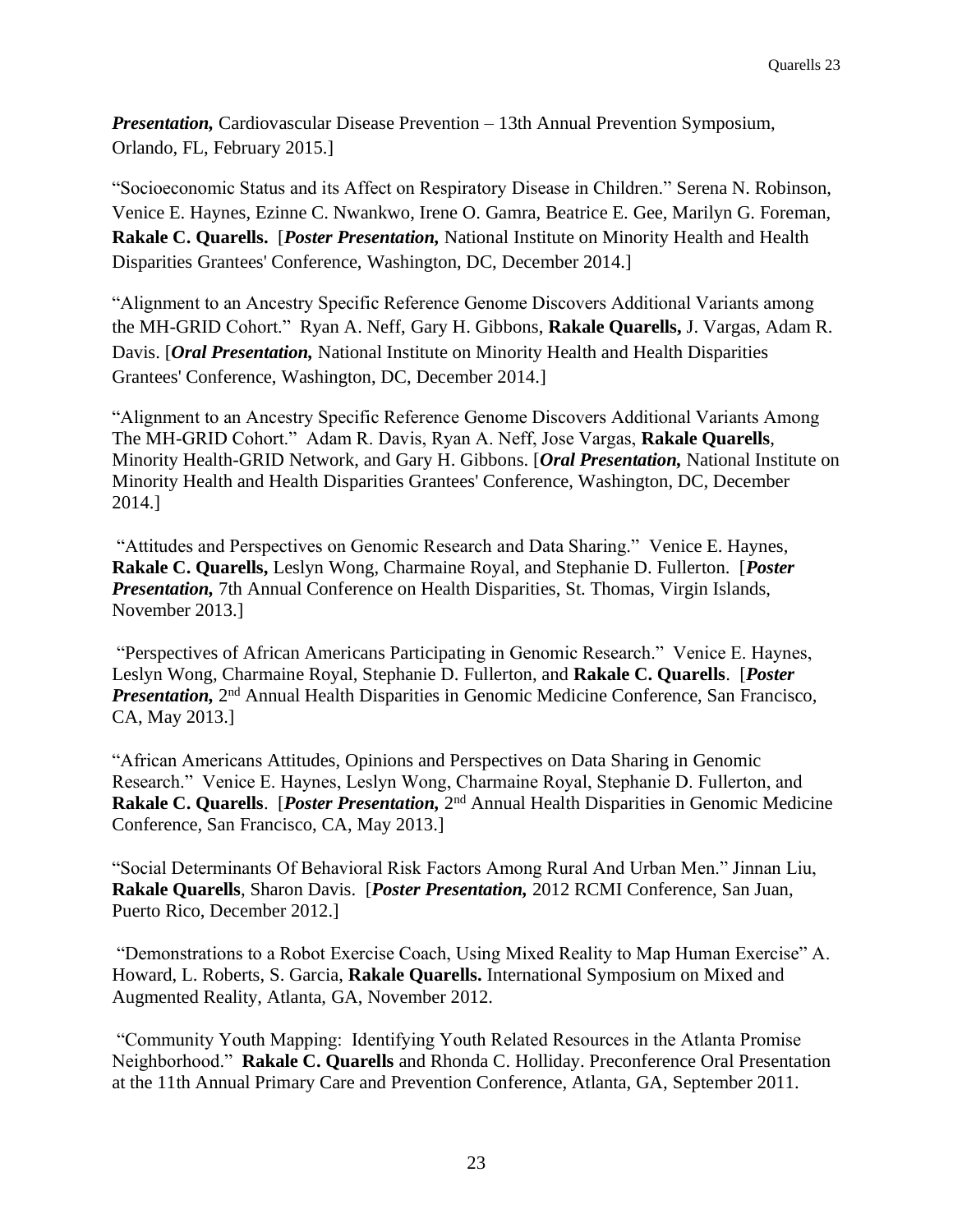"Trends in Physical Activity in the U.S. Before and During the Current Financial Crisis." Peter T. Baltrus, Elvan C. Daniels, Dominic H. Mack, and **Rakale C. Quarells**. [*Oral Presentation*, 7<sup>th</sup> Annual International Conference on Kinesiology and Exercise Sciences, Athens, Greece. July 2011.]

"Perceptions of Adherence to Recommendations for Healthy Lifestyles by Health Professionals in African Americans at risk for Cardiovascular Disease." Chapman, CN, Holliday, R., Baltrus, P., and **Quarells, R.** [*Poster Presentation,* 2010 RCMI Conference, Nashville, TN, December 2010.]

"Family History and Special Populations." Daniels, E. and **Quarells, R.** [Invited Speaker, 2010 Family History Course, Centers for Disease Control, August 2010.]

"FIGHT For Life: Preliminary Results." **Quarells, R.C.** and Reese, L. [*Poster Presentation,* 2009 APHA Conference, Philadelphia, PA, November 2009.]

"Does Knowledge of Hypertension History Have an Affect on Behavioral Risk Factors Which Can Influence Cardiovascular Disease (CVD)?" Stigger, C.B., Chapman, C., Bell, T., Baltrus, P., and **Quarells, R.C.** [*Poster Presentation,* 2009 APHA Conference, Philadelphia, PA, November 2009.]

"Does Knowledge of Hypercholesterolemia Have an Affect on Behavior Modifications Which Can Impact Cardiovascular Disease (CVD)?" Tyrone Bell, Carlos Chapman, Cagney B. Stigger, Peter Baltrus, and **Rakale C. Quarells.** [*Poster Presentation,* 2009 APHA Conference, Philadelphia, PA, November 2009.]

"Families Implementing Good Health Traditions for Life Program." **Rakale Collins Quarells**. [*Oral Presentation,* 2009 APA Conference, Toronto, Canada, August 2009.]

"Heart to Heart: Effects of Family Structure on Fruit and Vegetable Intake and Physical Activity in Black Children." D. Ronald W. Goodwin, Yong Liu, **Rakale Collins Quarells**. [*Poster Presentation,* 2007 ABRCMS Conference, Austin, TX, November 2007.]

"African American Youth Perspectives on Fruit And Vegetable Intake: Focus Group Results." Lidia Quinones, **Rakale Collins**, Sharon K. Davis. [*Poster Presentation,* 2005 Southeastern Psychological Association Annual Meeting. Nashville, TN April 2005].

"African American Youth Perspectives on Cardiovascular Disease, Fruit and Vegetable Consumption, and Physical Activity: Focus Group Results." Lidia Y. Quinones, **Rakale Collins**, Sharon K. Davis. (2005). *Annals of Behavioral Medicine, 29*, S16. [*Poster Presentation,* 2005 Society for Behavioral Medicine Annual Meeting. Boston, MA, April 2005.]

"National Trends in Youth Physical Activity (1993- 2003): Implications for Researchers and Policymakers." Dustin T. Duncan, **Rakale Collins**, Yong Liu, and Sharon K. Davis. [*Poster*  **Presentation** at the American College of Epidemiology 2004 Annual Meeting: When Science Meets Policy, Boston, MA. September 2004.]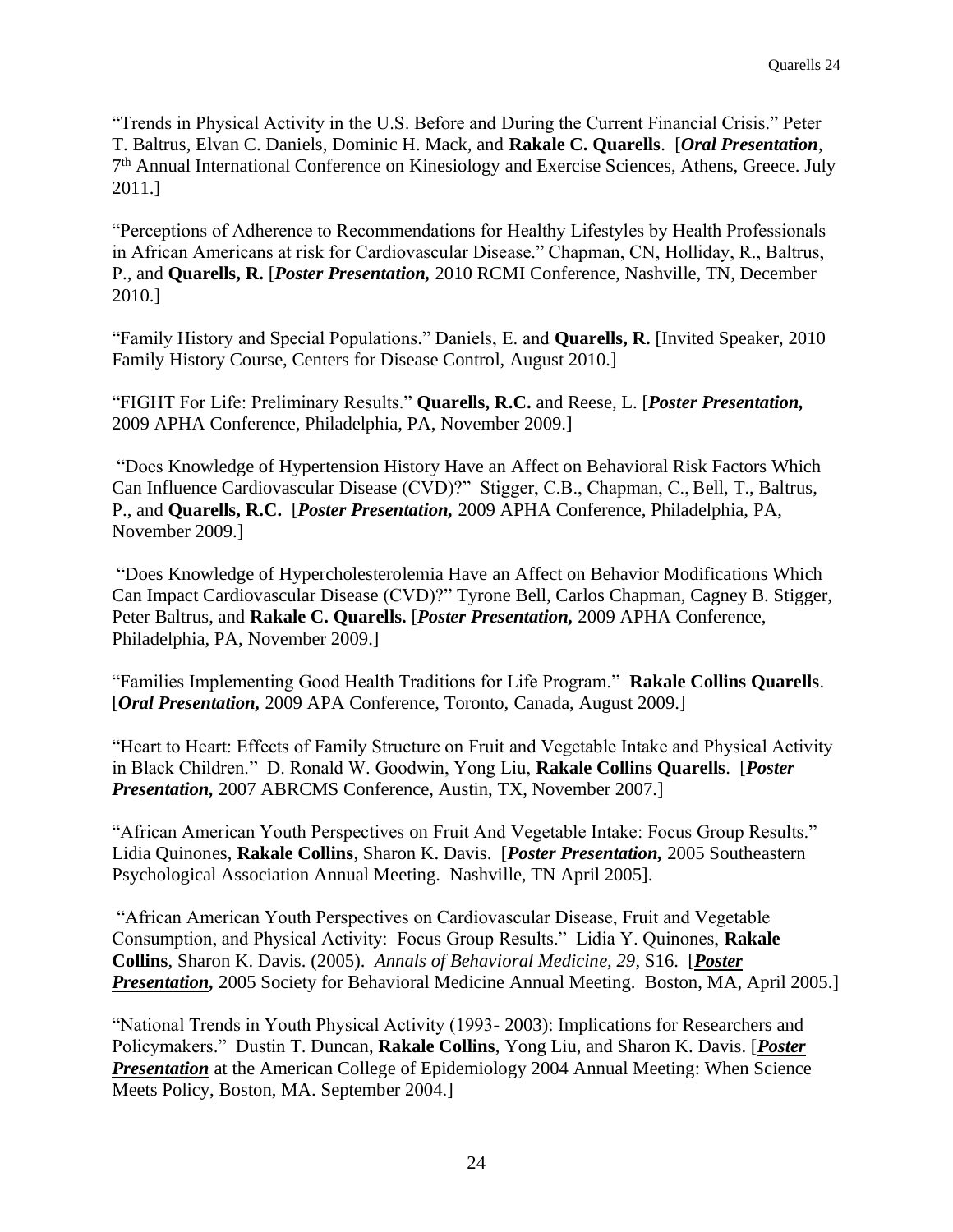"Trends in Fruit and Vegetable Intake Among Adults with Cardiovascular Risk Factors, 1994- 2002." Suzanne Powell, **Rakale Collins**, Yong Liu, and Sharon K. Davis. [*Poster Presentation* at the American College of Epidemiology 2004 Annual Meeting, Boston, MA. September 2004.]

"Relation of Cardiovascular Disease Risk Factors and C-Reactive Protein Levels in African Americans." Marissa Hamm, **Rakale Collins**, Peter Baltrus, Yong Liu, Sharon K. Davis. [*Poster Presentation* at the American College of Epidemiology 2004 Annual Meeting, Boston, MA. September 2004.]

"Are Physically Active Persons at A Reduced Risk For Hypertension? Results from the National Health and Examination Follow-Up Survey (NHEFS)." Dustin D. Duncan, **Rakale Collins**, Rebecca Din, Yong Liu, Cassandra Arroyo, and Sharon K. Davis. (2004). *American Journal of Epidemiology, 159*(11), S16. [*Poster Presentation*, 2004 Society for Epidemiological Research Meeting. Salt Lake City, UT, June 2004.]

"Youth high blood pressure trends are reversing in the national health surveys (1971-2000)." Rebecca Din-Dzietham, Yong Liu, Tonya Stancil, **Rakale Collins**, Gary Gibbons, Sharon K Davis. [*Poster Presentation*, The American Heart Association 44th Annual Conference on Cardiovascular Disease Epidemiology and Prevention featuring the L. J. Filer Symposium on Prevention of Overweight and Its Consequences Beginning in Youth. San Francisco, CA. March 2004.]

"Perceived Stress Following Race-Based Discrimination At Work Is Associated With Hypertension. The Metro Atlanta Heart Disease Study (MAHDS), 1999-2001." Rebecca Din-Dzietham, Sharon K Davis, Yong Liu, **Rakale Collins**. [*Poster Presentation*, 2002 Society for Epidemiological Research Meeting. Palm Springs, CA, June 2002.]

Barriers To Physical Activity In African American Adults: The Metro Atlanta Heart Disease Study, 1999-2001. **Rakale Collins**, Yong Liu, and Sharon K. Davis. [*Poster Presentation*, Society of Behavioral Medicine 23rd Annual Meeting & Scientific Sessions, Washington, DC, April 2002.]

"Fruit and Vegetable Intake Among Three Racial/Ethnic Groups by Body Mass Index, 1996- 2000." Wendy N. Nembhard, **Rakale Collins**, Yong Liu, Sharon K. Davis. [*Poster Presentation* at the Annual BRFSS Conference. Atlanta, GA. March 2002.]

"Are The Dietary Guidelines Working? Trends In Fruit And Vegetable Consumption" **Rakale Collins**, Wendy N. Nembhard, Yong Liu, Sharon K. Davis. [*Poster Presentation* at the Annual BRFSS Conference. Atlanta, GA. March 2002.]

"Social Constraints and CVD Risk Factor Clustering in African Americans: The MAHD Study." **Rakale Collins**, Yong Liu, Wendy Nembhard, Celedor Hutto-Woods, Tanya Jennings, Denethia Sellers, Sharon Davis. [*Poster Presentation* at the 16th National Conference on Chronic Disease Prevention and Control. Atlanta, GA. February 2002.]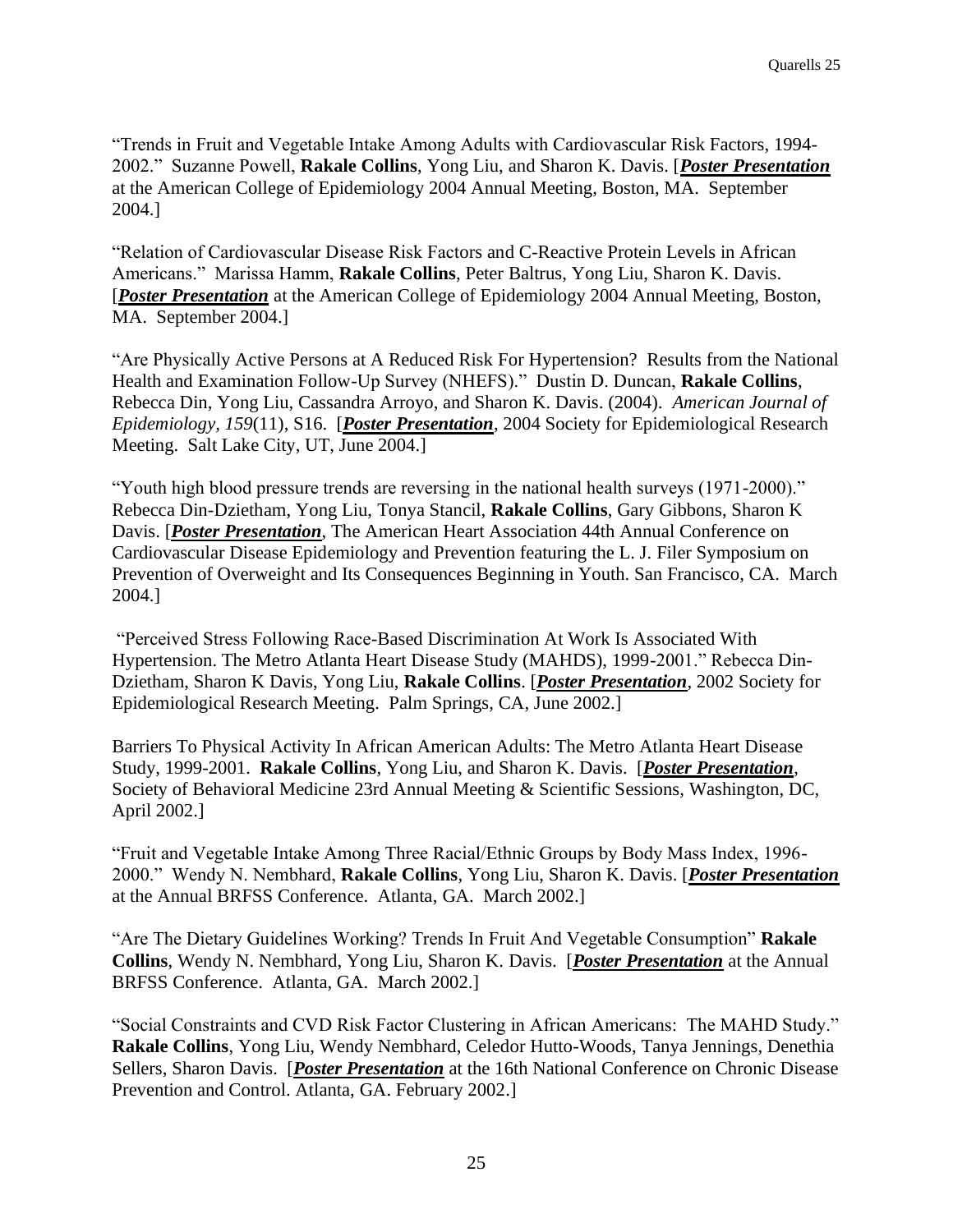"Single-Parent Status and Hypertension Among African-American Women: The Metro-Atlanta Heart Disease Study." Wendy N. Nembhard, Yong Lui,, Celedor Hutto-Woods, Tanya Jennings, **Rakale Collins**, Sharon K. Davis. [*Poster Presentation* at the 16th National Conference on Chronic Disease Prevention and Control. Atlanta, GA. February 2002.]

"Modifiable Cardiovascular Disease Risk Factor Clustering Among African American Adults." **Rakale Collins, PhD**, Sharon K. Davis, PhD. [*Poster Presentation* at the Twenty-Second Annual Scientific Sessions of the Society of Behavioral Medicine. Seattle, WA. March 2001.]

"Changes in physical activity and cognitions in multiethnic low income women: Results from the IMPACT (Increasing Motivation for Physical ACTivity) Project." Cheryl L. Albright, **Rakale Collins,** Rebecca E. Lee, Abby C. King. (2000). International Journal of Behavioral Medicine. 7(suppl. 1), 140. [*Poster Presentation* at The Sixth International Congress of Behavioral Medicine, Brisbane, Australia. November, 2000.]

"Ready to be Physically Active? The Effects of a Course Preparing Low-Income Multiethnic Women to be More Physically Active." **Rakale Collins,** Rebecca E. Lee, Cheryl L. Albright, Abby C. King, Ph.D. [*Poster Presentation* at The Society for Behavioral Medicine 21<sup>st</sup> Annual Meeting, Nashville, TN. April 2000.]

"The Buffering Effects of Social Support on Burden and Daily Mood States Among Older Caregivers." **Rakale Collins**, Audie Atienza, Abby King, Kelli Baumann, and Paula O'Sullivan. [*Poster Presentation*. The Gerontological Society of America, 52nd Annual Scientific Meeting, San Francisco, CA. November 1999.]

"Using Socially Relevant Stressors to Elicit Cardiovascular Reactivity." **Rakale Collins**, Jules P. Harrell, and Lucile Adams-Campbell. [*Poster Presentation* at The Society for Behavioral Medicine 20th Annual Meeting, San Diego, CA. March 1999.]

"Continuity and Discontinuity in Values and Self-Efficacy in Late Adolescence." Chair: Serge Madhere, Ph.D.; Presenters: Lynyonne Cotton, Janis Brown, and Holly Spurlock; *Discussant*: **Rakale Collins**. Symposium. The American Psychological Society 7th Annual Conference. New York, NY. July 1995.

"Expert Systems in Psychology: The Wave of the Future." **Rakale Collins** and Serge Madhere. **Poster Presentation**. The 1994 Convention of the Association of Black Psychologists. Philadelphia, PA. August 1994.

"A Closer Look at the Ways of Coping Checklist: Reliability and Parallelism." **Rakale Collins**, Cynthia Morris-Prather, Mark A. Boss, Lesa Gilbert, Kimberly Jeffries-Leonard, and Judith Lee. *Oral Presentation*. The 1994 Howard University Graduate Research Symposium. Washington, DC. April 1994.

"A Closer Look at the Ways of Coping Checklist: Reliability and Parallelism." **Rakale Collins**, Cynthia Morris-Prather, Mark A. Boss, Lesa Gilbert, Kimberly Jeffries-Leonard, and Judith Lee.